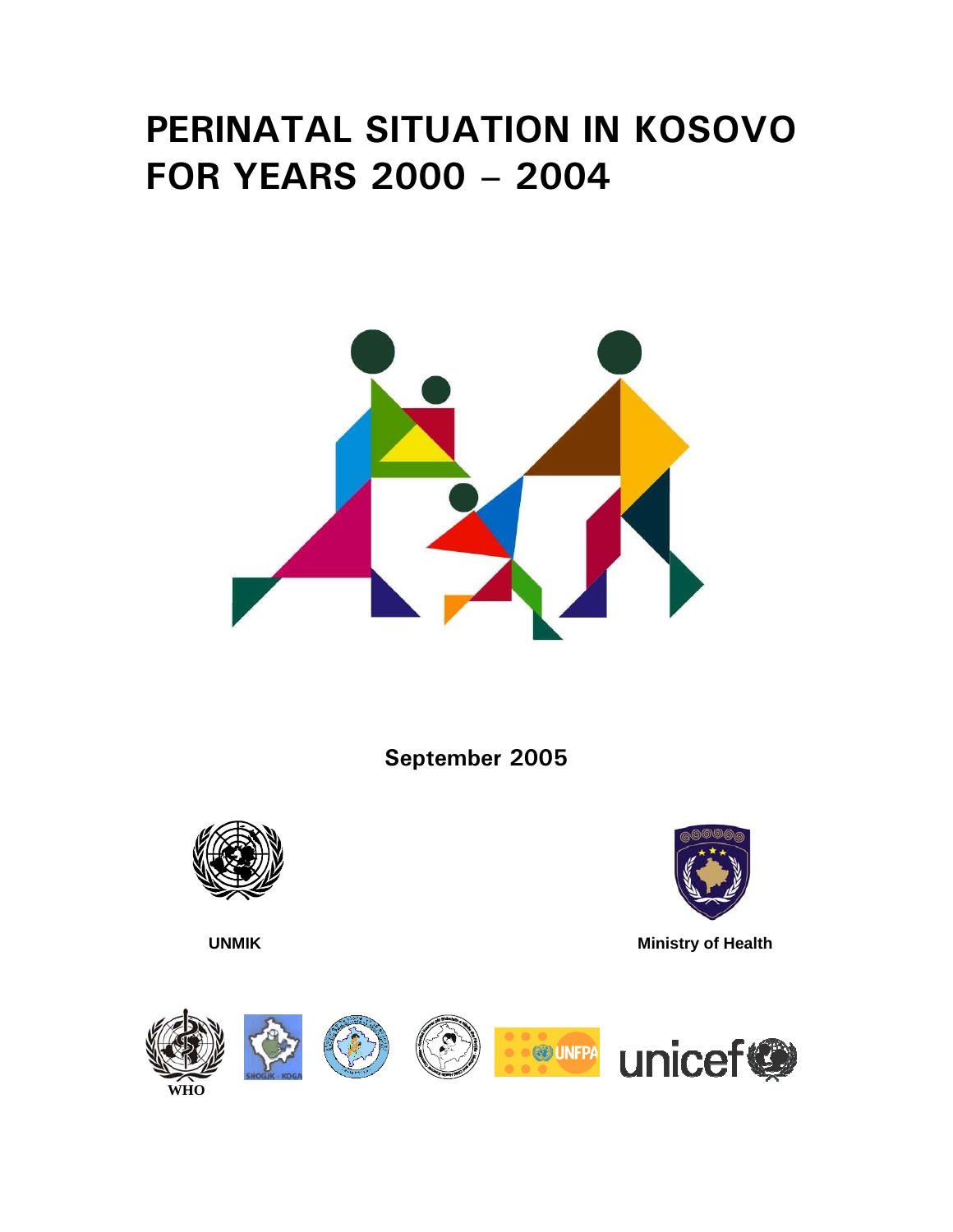Report prepared by:

Prof. asc. dr. Shefqet Lulaj, President of Kosovo Mother and Child Health Council

Dr. Agron Gashi, Programme Officer, Health and Nutrition Unit, UNICEF – Kosovo **Office** 

Dr. Lulzim Çela, Mother and Child Health Officer, Ministry of Health

Dr. Skender Syla, Acting Head of Office, WHO

Dr. Syheda Latifi – Hoxha, Chief of maternity ward in GYN/OBS Clinic in Prishtina

Dr. Mynevere Hoxha, Chief of Neonatology Unit in GYN/OBS Clinic in Prishtina

Prof. Assoc. Dr. Mujë Shala, Chief of Centre for preterm newborns and neonatology in Prishtina

Prof. Assoc. Dr. Merita Koqinaj-Berisha, National Institute of Public Health

Dr. Visare Mujko – Nimani, National Professional Officer, UNFPA

Dr. Njazi Shala, President of Kosovo Pediatric Association

Prof. ass. dr. Sejdullah Hoxha, President of Kosovo Gynecology and Obstetric Association

Printing of the report was supported by the UNICEF Kosovo Office.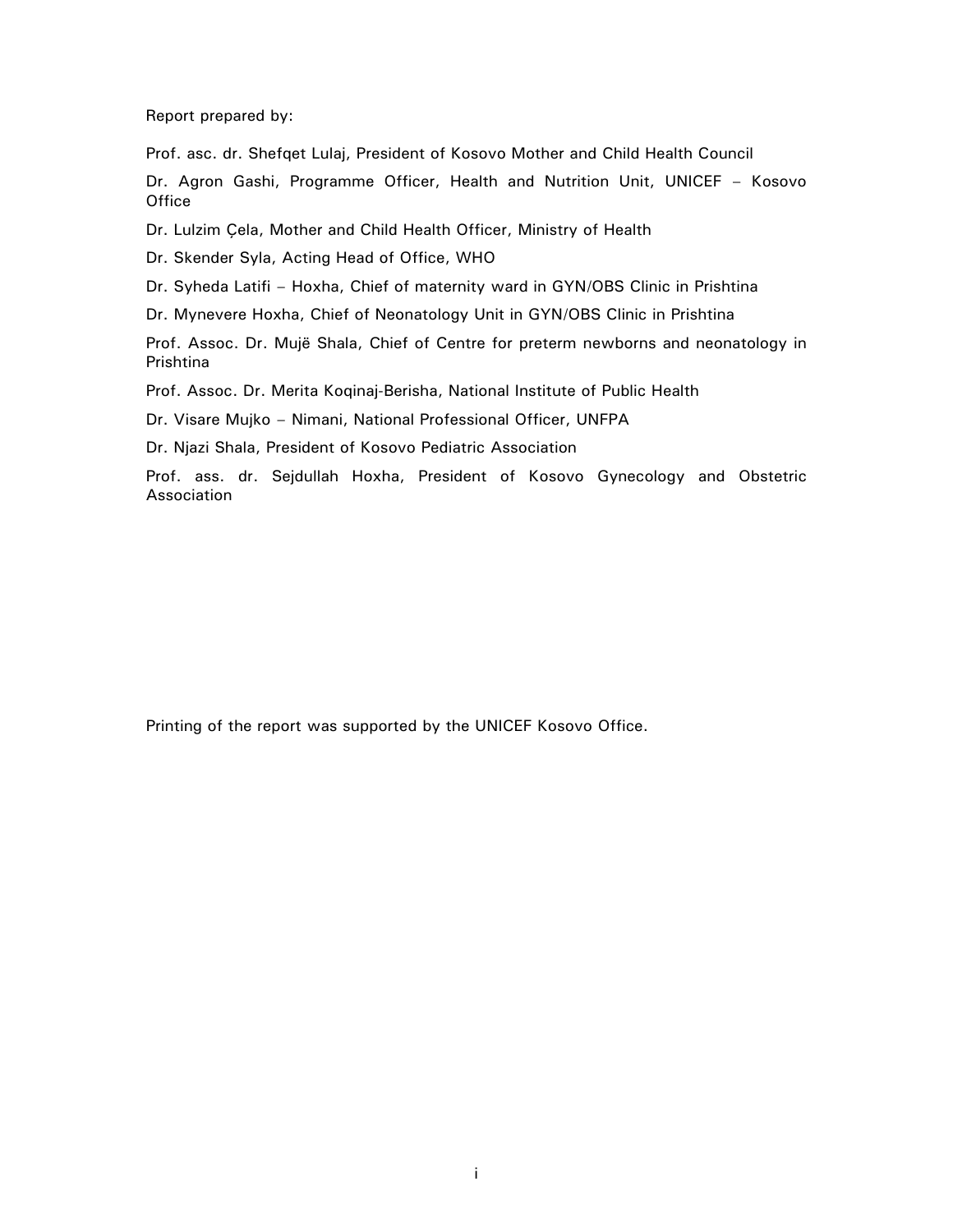## **Table of Contents**

| Annex 1. KOSOVO MATERNITY ACTIVITY, 2000 - 2001 - 2002 - 2003 - 200421 |
|------------------------------------------------------------------------|
| Annex 2. KOSOVO MATERNITY ACTIVITY, JANUARY - DECEMBER 200422          |
|                                                                        |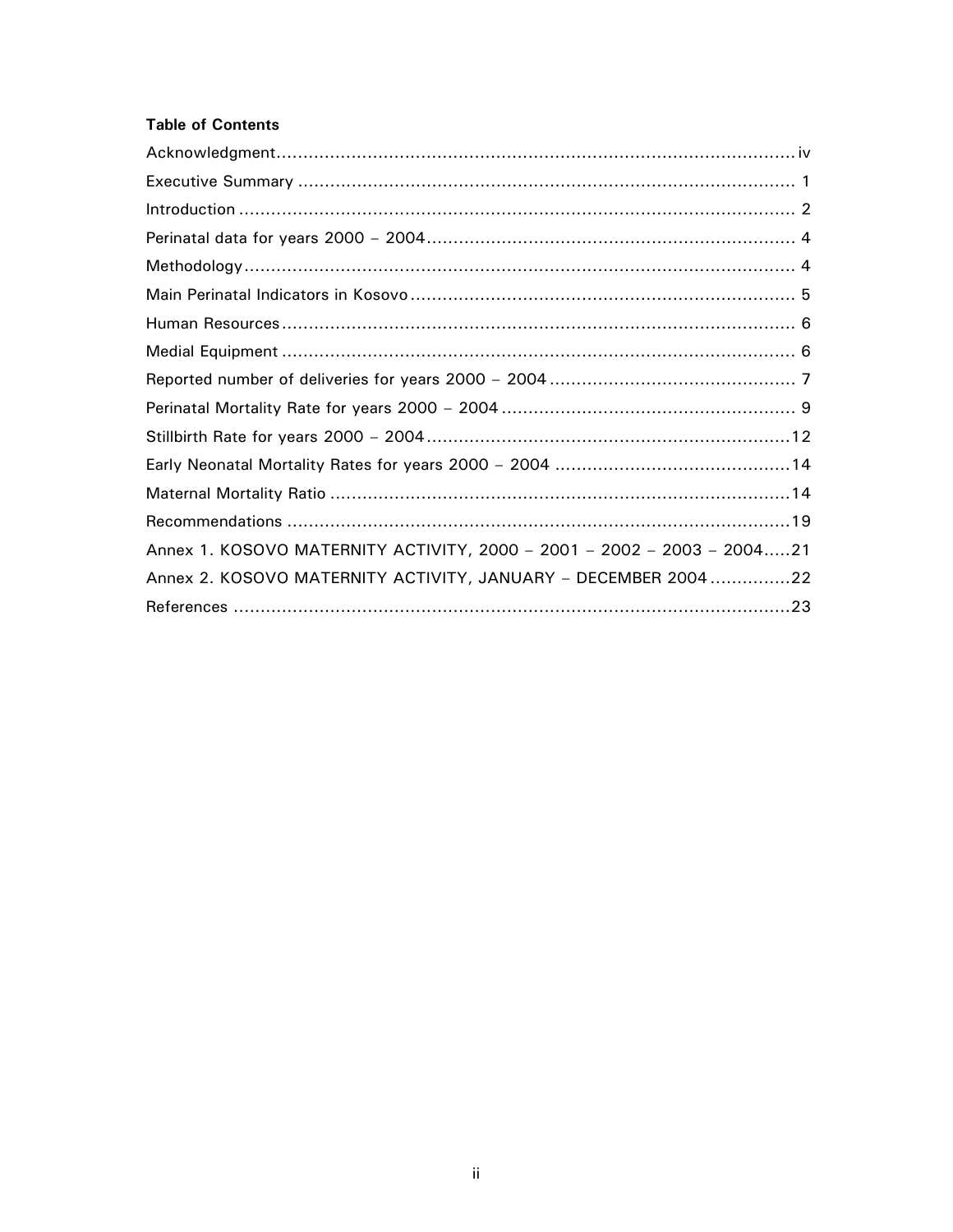# **Map of maternities in Kosovo**<sup>1</sup>



 1 Currently administered by the United Nations pursuant to Security Council Resolution 1244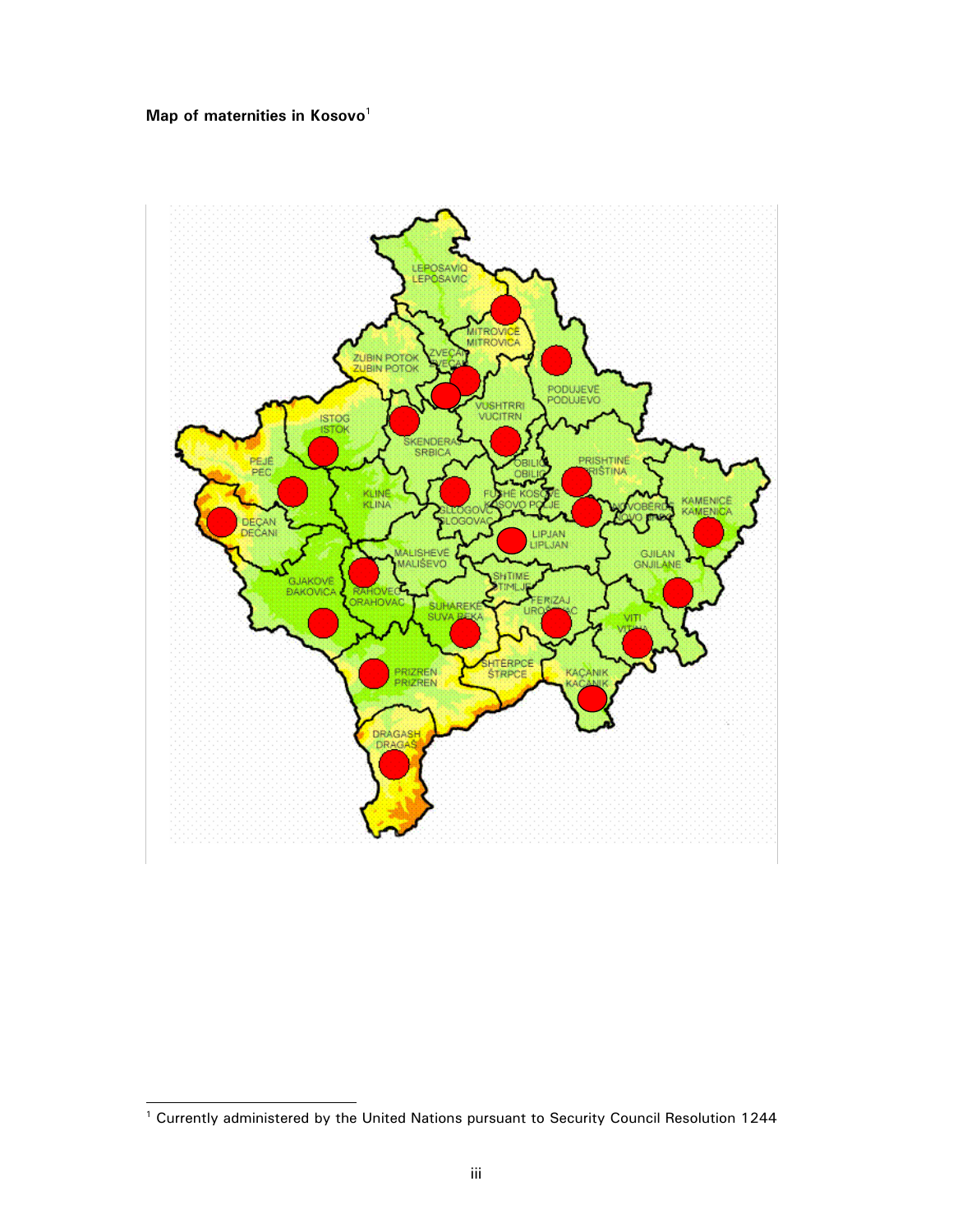#### **Acknowledgment**

The Perinatal report was prepared by the group of authors and with support of Dr.Ramadan Halimi, Dr.Sami Rexhepi, Dr.Ali Berisha, Dr.Adem Nura, Dr.Pal Lekaj, Dr.Jakup Dobraja, Ms.Shpresa Ajazi, Ms. Sabile Namani, Dr.Curr Gjocaj, Dr.Drita Fazliu, Ms.Halime Klisurica, Morrocian Hospital, Dr.Blerim Feka, Dr.Agim Zahiti, Ms.Shemsije Kutllovci, Dr.Ismet Miftari, Dr.Ibrahim Rexha, Dr.Lumturije Muja, Dr.Qelë Alijaj, Dr.Ahmet Dukaj, Dr.Ahmet Asllani, Dr.Mërgime Batusha, Dr.Adem Kafexholli, Dr.Fëllanza Gjergjizi, Dr.Shahzije Vuçitërna, Dr.Adem Halitaj, Dr.Fehmi Bojaxhiu, Dr.Tefik Dërmaku, Dr.Bajram Syla, Dr.Reshat Sokoli, Dr.Zeqir Gërbeshi, Dr.Njazi Luma and other health workers that have actively participated in data collection and have supported during all the process of data collection.

We would like to use this opportunity and to express our sincere acknowledgment and gratitude for their active support and understanding.

We do hope that this report will be helpful for further programme planning in mother and child health field, fill the existing data gap and determine the baseline mother and child healthy vital indicators.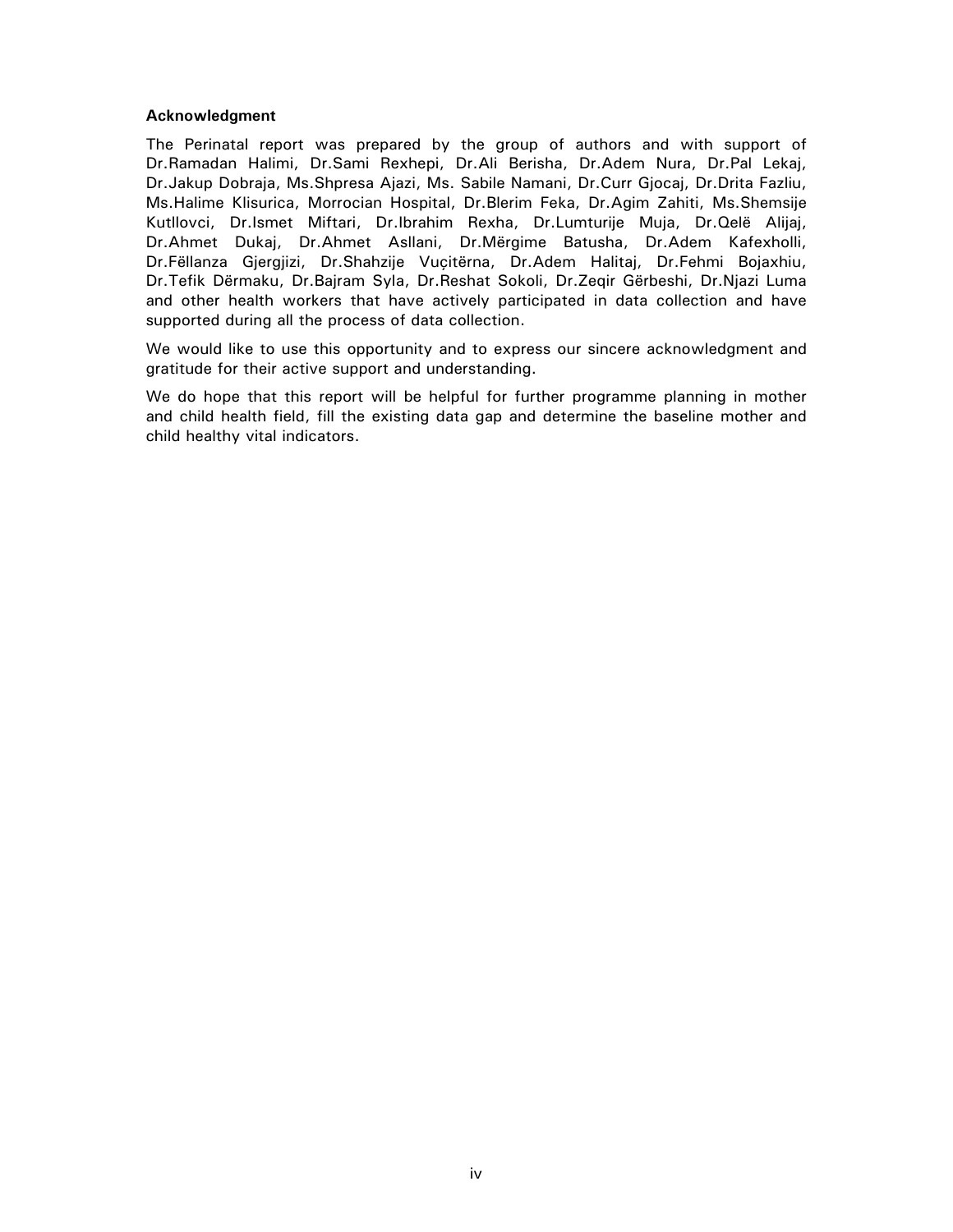#### **Executive Summary**

One of the major challenges for Kosovo medical society and International organizations is improvement of the health population status in particular mother and child health situation.

Six years after the end of the conflict the final Kosovo status is still not determined and there is a lack of accurate demographic and other health indicators data.

Lack of the mother and child health vital indicators still remains as one of the main issues. This report attempt to present and evaluate the perinatal situation in Kosovo from year 2000 to 2004.

The information where extracted from the delivery room and neonatal unit logbooks. The recording forms were distributed prior to the relevant staff in maternities. The data were collected also from Neonatal Unit of Pediatric Clinic in Prishtina for the number of newborns refereed and early neonatal deaths. Data from Gynecology and Obstetric ward of Mitrovica North Hospital and Graqanica are not reported regularly. There were no data collected on home deliveries or deliveries in private clinics.

Definitions and Indicators are based on the Family Planning, Maternal and Child Health and Reproductive Health, used in the WHO Regional Office for Europe.

|                                    | 2000             | 2001             | 2002             | 2003             | 2004             |
|------------------------------------|------------------|------------------|------------------|------------------|------------------|
| Total number of<br>deliveries      | 39 091           | 39 578           | 35 399           | 31 932           | 30 925           |
| Total number of<br>alive newborns  | 38 907           | 39 506           | 35 271           | 31 815           | 30 852           |
| Total number of<br>stillbirths     | 572              | 579              | 527              | 517              | 452              |
| Stillbirths rate                   | 14.5             | 14.4             | 14.7             | 15.9             | 14.4             |
| Total number of<br>neonatal deaths | 577              | 574              | 444              | 375              | 352              |
| Early neonatal<br>mortality rate   | 1.48             | 1.45             | 1.26             | 11.8             | 11.4             |
| Perinatal mortality<br>rate        | 29.1 per<br>1000 | 28.7 per<br>1000 | 27.1 per<br>1000 | 27.6 per<br>1000 | 25.6 per<br>1000 |
| Caesarean section<br>rate          | 7.5              | 9.1              | 10.3             | 11.3             | 12.3             |
| Sex ratio                          | 1.08             | 1.09             | 1.06             | N/A              | 1.06             |

Main Perinatal Indicators in Kosovo for years 2000 – 2004 are given in following table: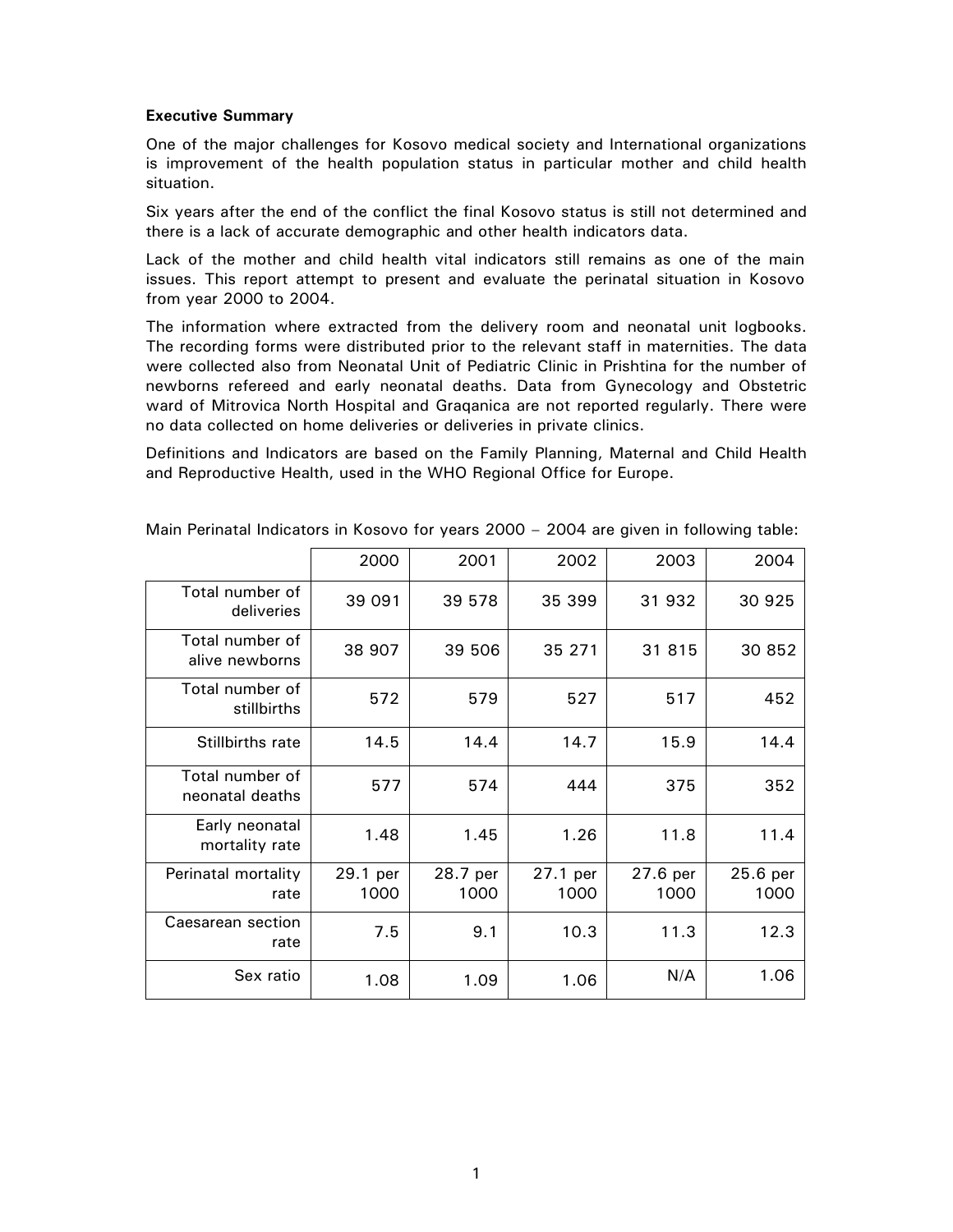#### **Introduction**

In 1999, Kosovo came under the administration of the United Nations Mission in Kosovo - UNMIK in partnership with the European Union (EU) and the Organization for Security and Cooperation in Europe (OSCE).

Kosovo covers an area of 10.908  $km^2$  and its population is 2.1 million according to the projections by UNMIK for 2000 elections. Although accurate data is not available estimated age breakdown of the population is given in Table 1 below:

|                                      | Total<br>population | Population aged<br>less than 15<br>years | Population aged<br>less than 5<br>vears | Population<br>aged less than<br>1 year |
|--------------------------------------|---------------------|------------------------------------------|-----------------------------------------|----------------------------------------|
| Number of<br>persons                 | 2.105.000           | 736.750                                  | 252,600                                 | 46.310                                 |
| Percentage of<br>Total<br>population | 100 %               | 35 %                                     | 12 %                                    | 2.2%                                   |

Table 1. General population figures by age groups in Kosovo, 2000

Kosovo is characterized by a lack of accurate demographic data. The last commonly accepted census in Kosovo took place in 1981. Based on estimates Kosovo has a population of over 2 million.

The maternal, perinatal, infant and child health status of Kosovo's women and children is poor compared to the rest of Europe. The high maternal, perinatal and infant mortality rates reflect the need to improve the accessibility, utilization and quality of services for the prevention, detection and treatment of the health problems that occur during pregnancy, childbirth and infancy.

The infant mortality rate (IMR) is estimated at 49 per 1,000 live births (Demographic and Health Survey – DHS 2003) while under 5 mortality rate is 69 per 1000. Perinatal mortality rate for year 2004 is 25.6 per 1000 showing decline trend from 29.1 for 1000 in year 2000.

Average growth rate is estimated to be 2.01%. It is also estimated that 26% of the population are women of childbearing age.

The population of Kosovo is young, with a mean age of 25 years. Over half of the population is under 25 years of age and only eight per cent is over 60. Women of childbearing age (15-45 years) constitute 56% of the female population. The average number of people per household is 7.

In year 2000 issued UNMIK Regulation No. 2000/10 authorized the former Department of Health and Social Welfare to develop policies for health. Based on this, the Department of Health has issued the "Health Policy for Kosovo - 2001" to guide the development of Kosovo's health care and the first objective of the policy is Health Start in Life.

Economically, Kosovo is one of the least developed and poorest regions in Europe. The lack of economic development also impacts the health sector, with most indicators not in line with developed countries. The Gross Domestic Product (GDP) per capita in 2003 is 790 USD. Recent World Bank data show that the number of people living in absolute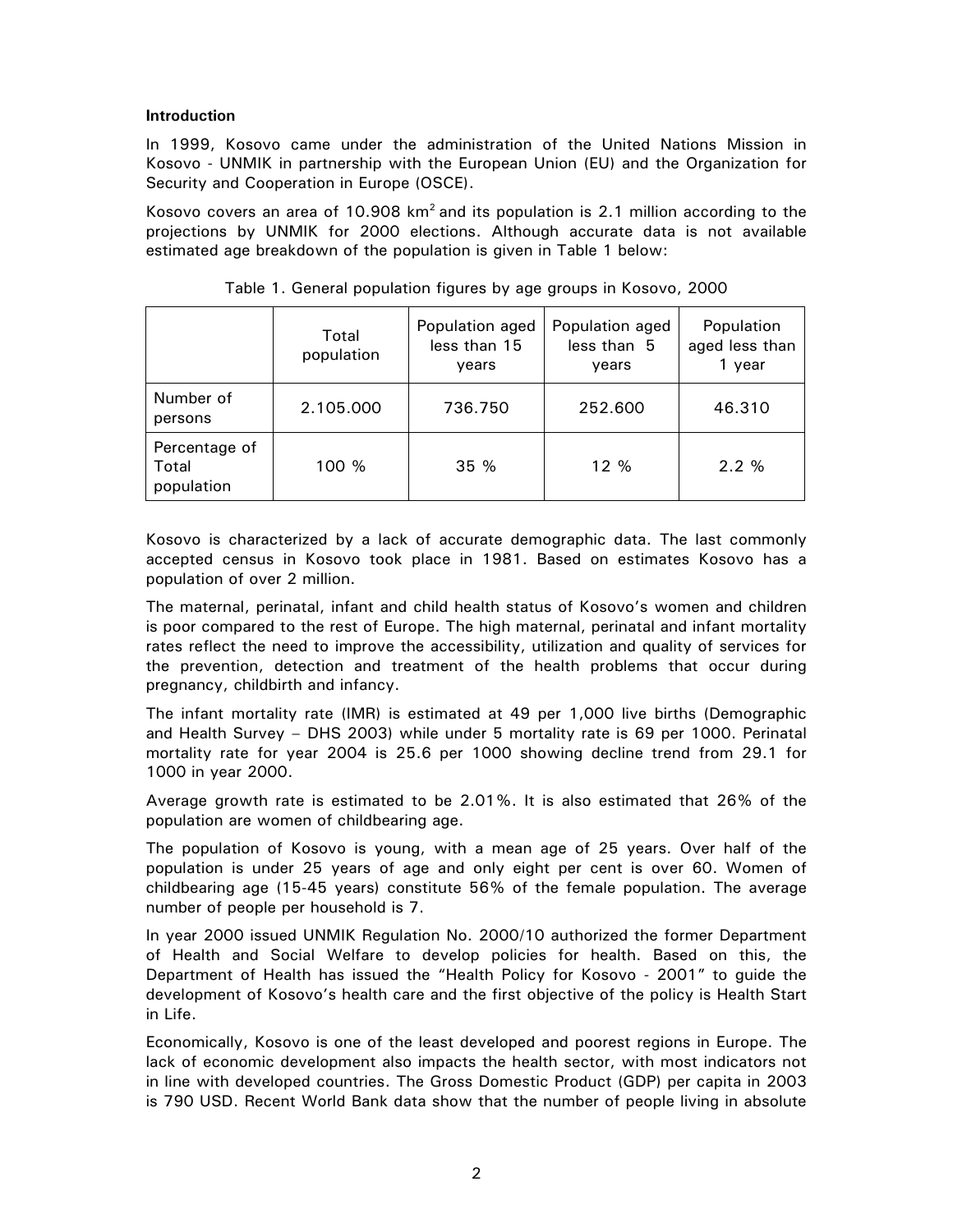poverty has increased from 12 per cent in 2000 to 15 per cent in 2003. Unemployment is very high, with 57 per cent of the available workforce out of work. It is particularly concentrated among women and young people who have levels of close to 70 per cent.

Perinatal mortality records deaths occurring during late pregnancy (after 22 weeks gestation), at birth and during the first week of life (0-6 days). The poor reporting of vital events by the health institutions renders it difficult to estimate the perinatal mortality reliably. WHO, UNICEF and UNFPA have tried to solve the problem by collecting and analyzing data on perinatal indicators since 2000. The report does not cover deliveries at home or in the private clinics.

The recorded perinatal rate was 29.2 in 2000 while for year 2004 is 25.6 per 1.000 births. Although there is a decline trend the figures are far too high from the Western Europe countries and this need to be explained and addressed properly by specific studies and one of the possible causes may be inadequate level of the antenatal care.

The development of perinatal mortality over the past four years is characterized by a steady stillbirth rate and a slightly decreasing perinatal and early neonatal mortality rates suggesting that the further educational and clinical efforts and support in needed to improve the quality of obstetric and neonatal care in Kosovo.

In year 2004 Ministry of Health in row of previous organized conferences by the WHO and UNICEF in collaboration with Kosovo Mother and Child Health Council, Kosovo Gynaecology Association and Kosovo Paediatric Association and supported by UNICEF Kosovo Office has organised a Perinatal Conference.

In year 2005 Ministry of Health supported by Swiss Red Cross/UNFAP in collaboration with other relevant institutions and organization have created a working group for development and completed the Reproductive Health Strategy and currently is in the final stage for finalizing the Reproductive Healthy Law.

World Health Day 2005 was focused on maternal and child health with motto "Make Every Mother and Child account". For this purpose was organized in Kosovo a campaign and conference leaded by the Ministry of Health - Mother and Child Health Office in collaboration with different relevant institutions and very actively supported by WHO, UNICEF and UNFPA. This conference gathered government stakeholders, organizations, professionals and local society and enabled presentation of the Perinatal situation in year 2004, launching of the different publications and final draft of Pregnancy and Child Health booklets. The conference was successful and Mr. Sadik Idrizi, Minister of Health declared year 2005 the Mother and Child Year in Kosovo.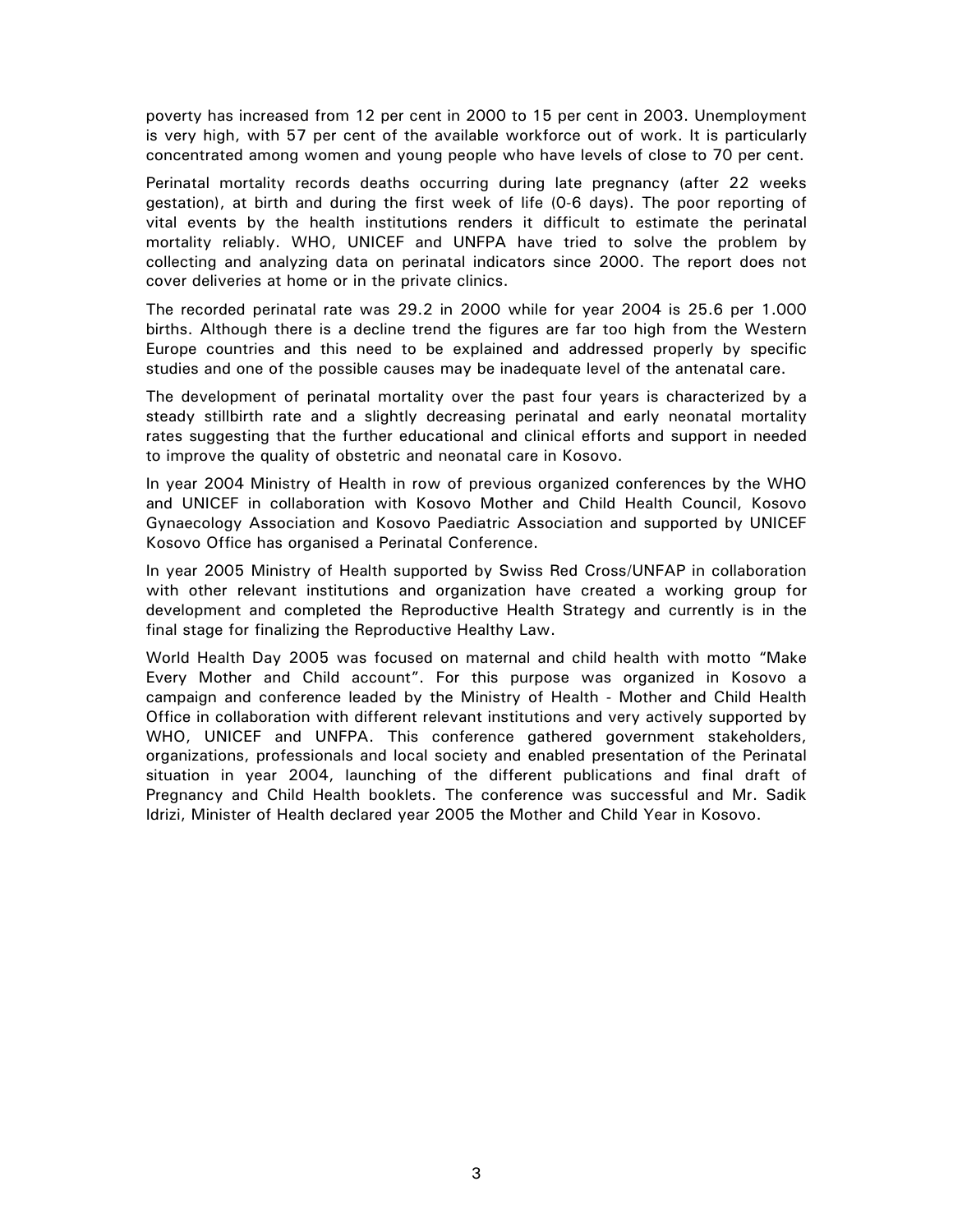#### **Perinatal data for years 2000 – 2004**

#### **Methodology**

In order to evaluate the perinatal situation in Kosovo in year 2000 the WHO Mother and Child Health unit in Kosovo has created a monthly report on maternal and neonatal activity recording form for collection of the data. These recording forms were distributed prior to the relevant staff in all maternities. The information where extracted and reported from the delivery room and neonatal unit logbooks. The data were collected also from the health facilities were deliveries occurred even they are not endorsed as maternities. The data were collected also from the Neonatal Unit of Pediatric Clinic in Prishtina for the number of newborns refereed and early neonatal deaths. There were no data collected on home deliveries or deliveries in private clinics. With aim to obtain overall and accurate perinatal mortality data, neonatal deaths occurred in Prishtina Neonatal Unit are attributed to the refered maternities.

In year 2001 UNICEF Kosovo Office has joined and during these years leaded and supported collection and analysing process of the perinatal indicators. The process of data collection and analysis process continued actively supported by the health professionals, Kosovo Mother and Child Health Council, Kosovo Gynecology Association and Kosovo Pediatric Association. The collected data has filled the lack of vital indicators and data collection process has followed the same methodology since year 2000.

Definitions and Indicators are based on the Family Planning, Maternal & Child Health & Reproductive Health, used in the WHO Regional Office for Europe.

The results and interpretation of data for the year 2000 – 2004 were as below:

- **Reported number of deliveries**
- Reported mode of delivery
- **Reported number of live births**
- **Reported number of low birth weight babies**
- Reported number of stillbirths
- **Reported number of early neonatal deaths, and**
- Reported number of maternal deaths

The following indicators were calculated using the reported data:

- **Perinatal Mortality Rate**
- **Early Neonatal Mortality Rate**
- **Stillbirths Rate**
- **Maternal mortality ratio, and**
- **Caesarean section Rate**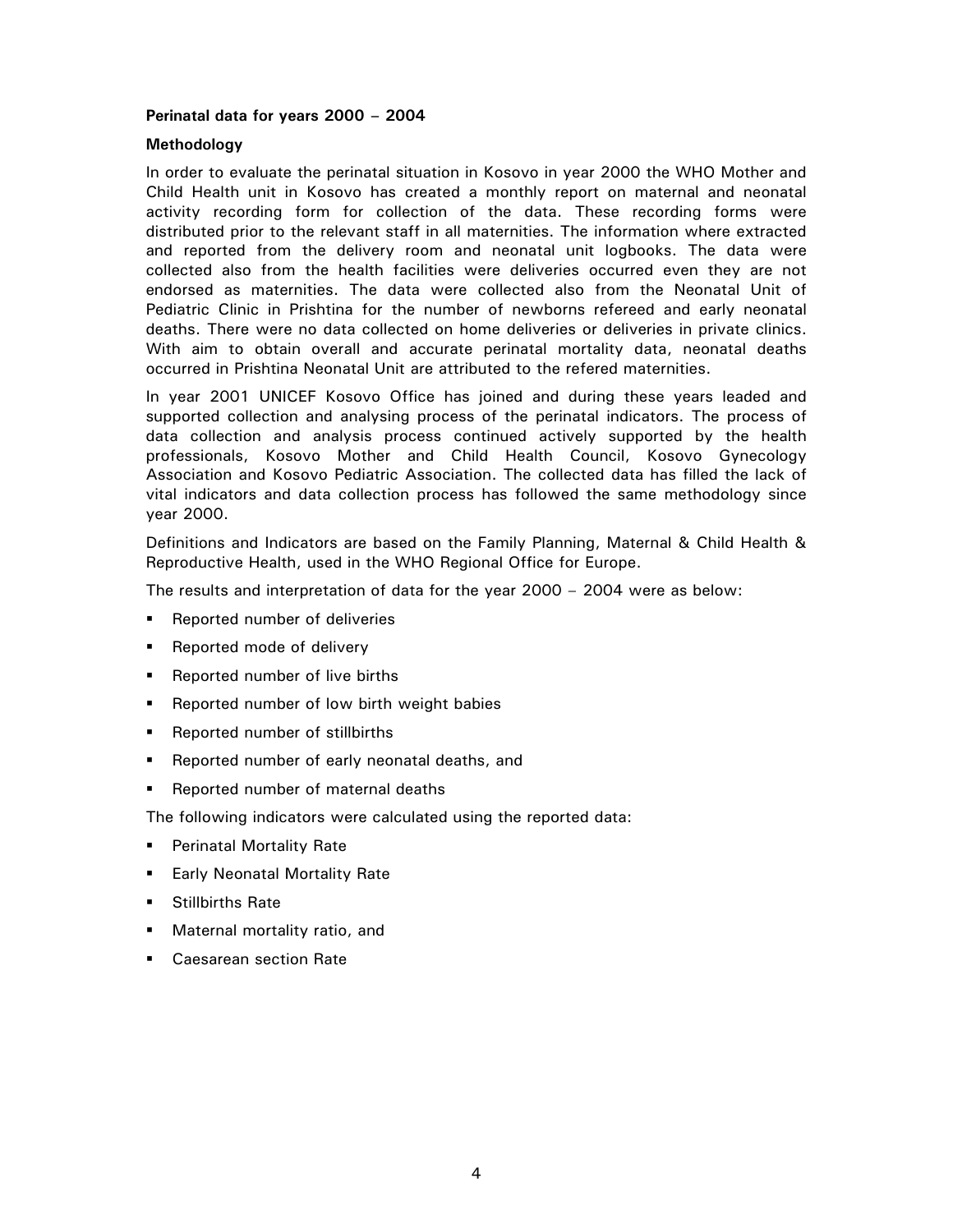#### **Main Perinatal Indicators in Kosovo**

In 2000, there were reported 38 907 live births and 572 stillbirths delivered by 39 091 mothers. There were 2 264 low birth weight babies and 577 early neonatal deaths. The Caesarean section rate was 7.5 %. Nine maternal death was reported; the maternal mortality ratio was 23 per 100 000 live births. The perinatal mortality rate was 29.1 per 1000 of all births (29.1/1000).

In 2001, there were reported 39 506 live births and 579 stillbirths delivered by 39 578 mothers. There were 2 397 low birth weight babies and 574 early neonatal deaths. The Caesarean section rate was 9.1 %. Five maternal death was reported; the maternal mortality ratio was 12.6 per 100 000 live births. The perinatal mortality rate was 28.7 per 1000 of all births (28.7/1000).

In 2002, there were reported 35 271 live births and 527 stillbirths delivered by 35 399 mothers. There were 2086 low birth weight babies and 444 early neonatal deaths. The Caesarean section rate was 10.3 %. None of maternal death was reported. The perinatal mortality rate was 27.1 per 1000 of all births (27.1/1000).

In 2003, there were reported 31 815 live births and 517 stillbirths delivered by 31 932 mothers. There were 2 155 low birth weight babies and 375 early neonatal deaths. The Caesarean section rate was 11.3 %. Seven maternal deaths were reported. The perinatal mortality rate was 27.6 per 1000 of all births (27.6/1000).

In 2004, there were reported 30 852 live births and 452 stillbirths delivered by 30 925 mothers. There were 2 106 low birth weight babies and 352 early neonatal deaths. The Caesarean section rate was 12.34 %. Three maternal deaths are reported. The perinatal mortality rate is 25.68 per 1000 of all births (25.68/1000).

Main Perinatal Indicators in Kosovo for years 2000, 2001, 2002, 2003 and 2004 are given in following table:

|                                    | 2000             | 2001             | 2002             | 2003             | 2004              |
|------------------------------------|------------------|------------------|------------------|------------------|-------------------|
| Total number of<br>deliveries      | 39 091           | 39 578           | 35 399           | 31 932           | 30 925            |
| Total number of<br>alive newborns  | 38 907           | 39 506           | 35 271           | 31 815           | 30 852            |
| Total number of<br>stillbirths     | 572              | 579              | 527              | 517              | 452               |
| <b>Stillbirths rate</b>            | 14.5             | 14.4             | 14.7             | 15.9             | 14.44             |
| Total number of<br>neonatal deaths | 577              | 574              | 444              | 375              | 352               |
| Early neonatal<br>mortality rate   | 1.48             | 1.45             | 1.26             | 11.8             | 11.41             |
| Perinatal mortality<br>rate        | 29.1 per<br>1000 | 28.7 per<br>1000 | 27.1 per<br>1000 | 27.6 per<br>1000 | 27.09 per<br>1000 |
| Caesarean section<br>rate          | 7.5              | 9.1              | 10.3             | 11.3             | 12.34             |
| Sex ratio                          | 1.08             | 1.09             | 1.06             | N/A              | 1.06              |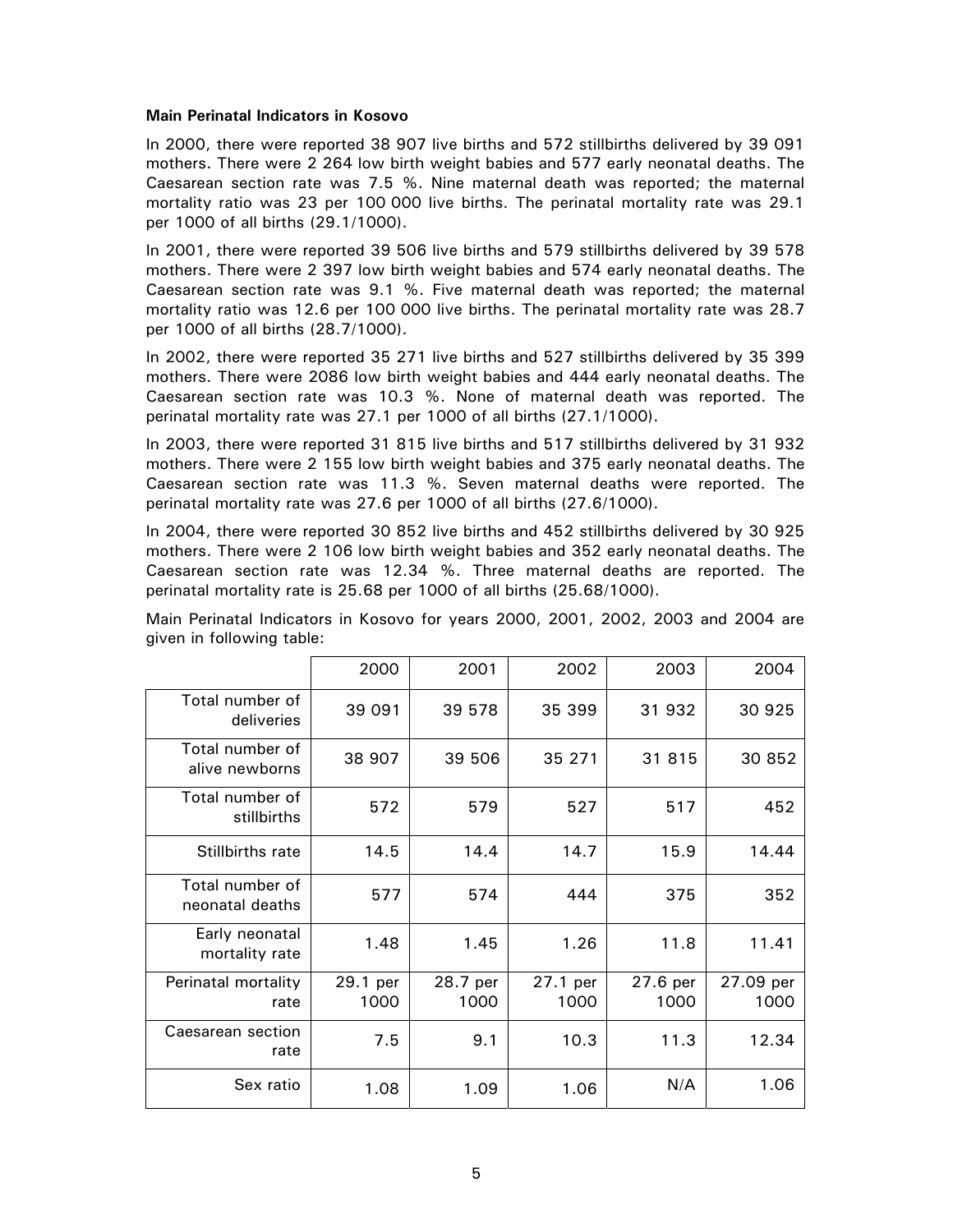#### **Human Resources**

During year 2003 and 2004 were collected additional data from maternities regarding the human resources. It is evident that the number of Gynecologist and Obstetricians is sufficient an even exceeding the requirements. However the adequate distribution all over Kosovo is present and is affecting fully functioning of some maternities because they don't have or number of Gynecologist working in these maternities is limited mostly in primary health care services in places such as Podujeva, Viti, Gllogovc, Suha-Reka.

Most severe issue is lack of Neonatologyst in tertiary and secondary health care levels and this need to be considered and addressed in future.

The number of nurses and midwives is sufficient, however distribution is also required.

The inadequate and lack of human resources skills is affecting and overcrowding the Prishtina Gynecology and Obstetric Clinics. Prishtina Clinic yearly is performing around 12 000 deliveries. Vast of pregnant women are coming from surrounding areas that have available maternities. The pregnant women are either self-refered or refered from maternities.

In some maternities that are performing high number of deliveries although they are possessing good but insufficient infrastructure, qualified health personnel, equipment they are facing lack of anestesiologyst which also affects and overload the Prishtina Gynecology and Obstetric Clinic.

#### **Medial Equipment**

Beside the human resources and their skills the quality of the health care services is also affected from the adequate equipment.

In general maternities are well equipped with basic obstetric equipment. However there is a lack of specific and high technology equipment in tertiary and secondary health care. There is a lack of incubators in secondary health care levels while there are to many and unused in primary health care levels. This needs further evaluation and reallocation in places that have inadequate and insufficient incubators.

There is a lack of equipment regarding the intensive neonatal care particularly in Gynecology/Obstetric Clinic Neonatology Unit.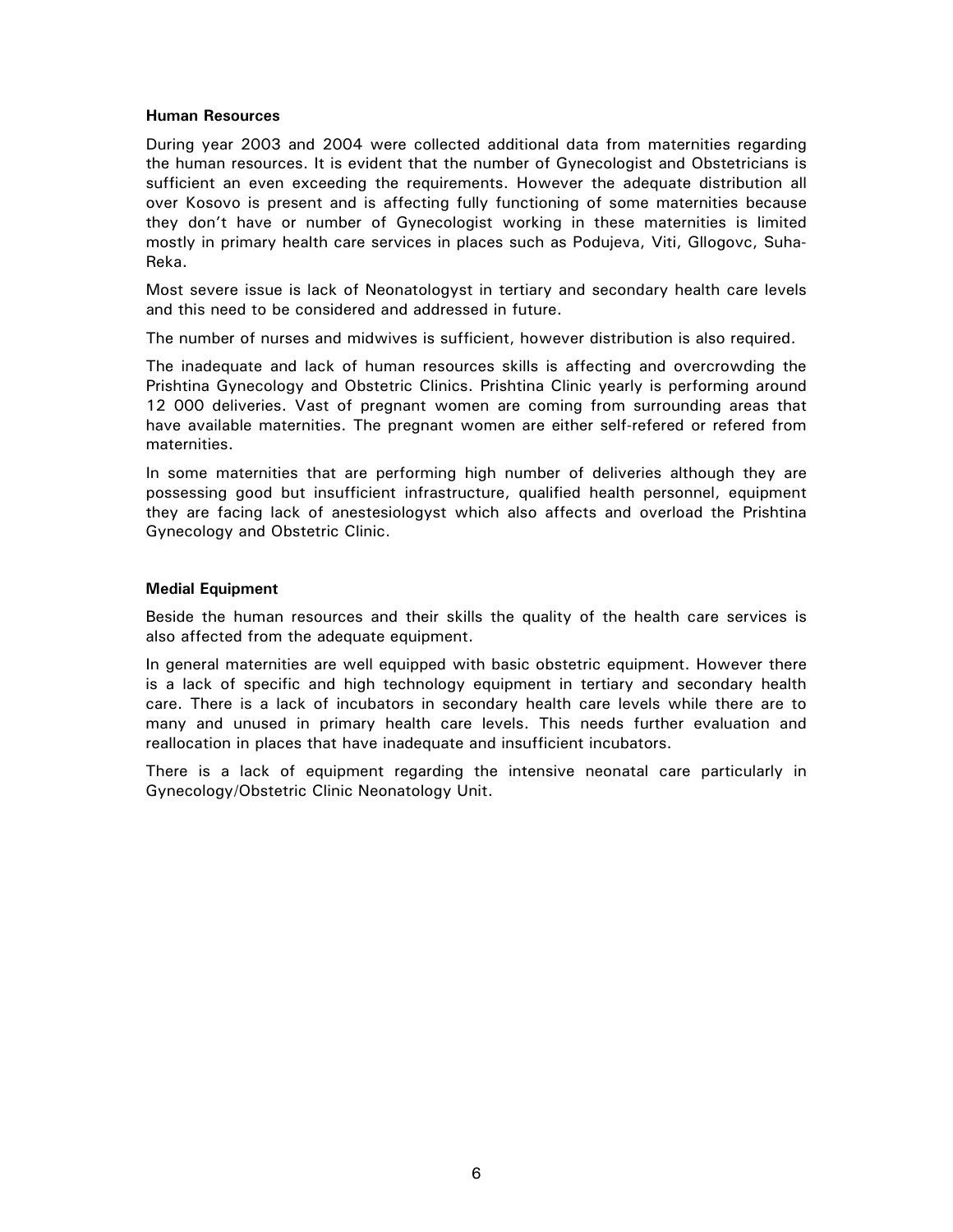#### **Reported number of deliveries for years 2000 – 2004**

Since year 2000 the number of deliveries has shown decline trend. In year 2000, there were reported 39 091 deliveries while in year 2004 there were reported 30 925 deliveries.

There are several assumptions about possible factors affecting the decreased trend such as use of contraceptives, deliveries occurring at the private institutions, migrations but these needs to be addressed further by specific surveys.

Since year 2000 it is noted that the percentage of deliveries performed with Cesarean Section has increased from 7.5% in year 2000 to 12.3 in year 2004.

In the Graph 1 are shown the trend of deliveries and number of alive newborns from year 2000 to year 2004.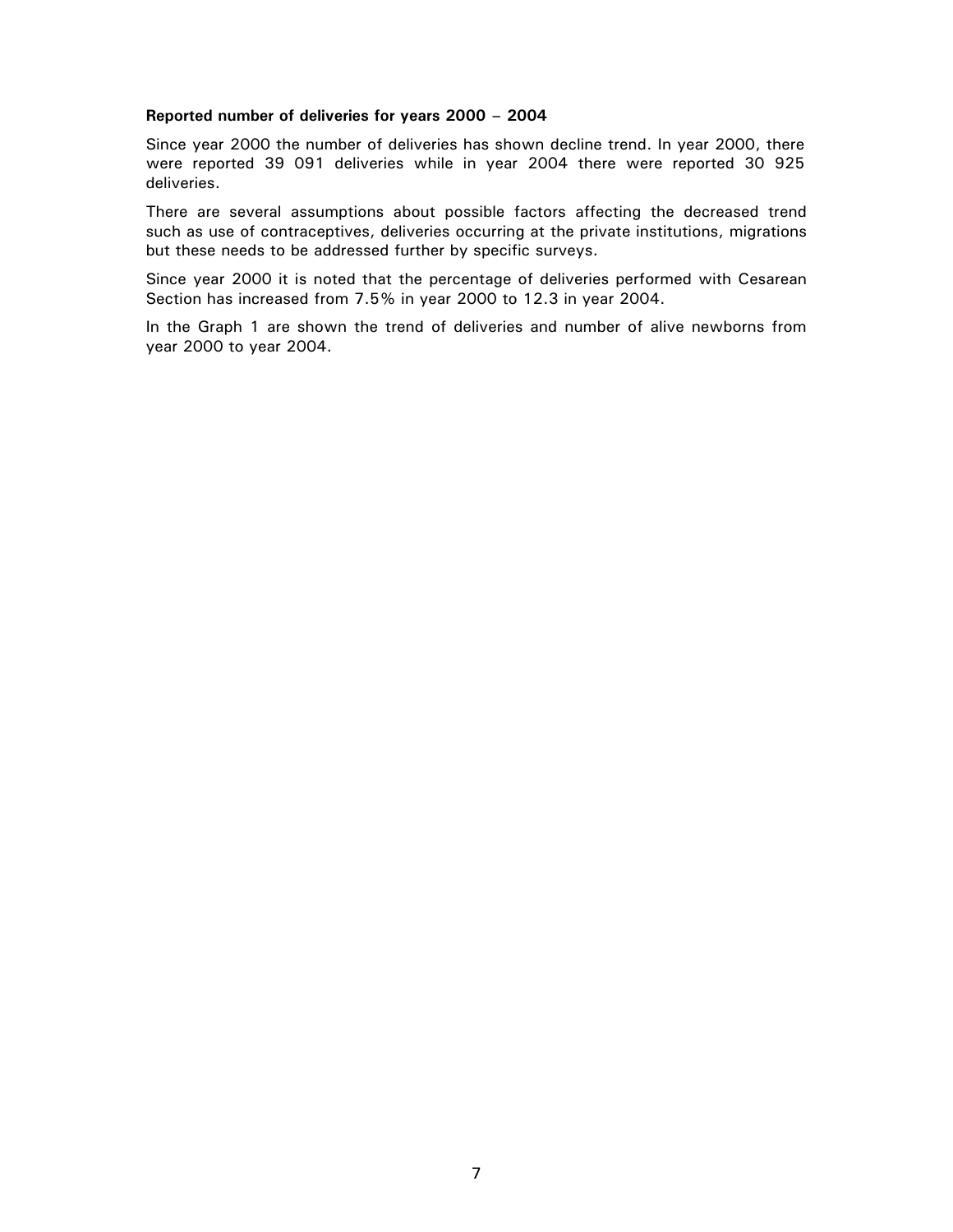**Graph 1: Kosovo - Reported number of deliveries and alive newborns for years 2000 - 2004** 

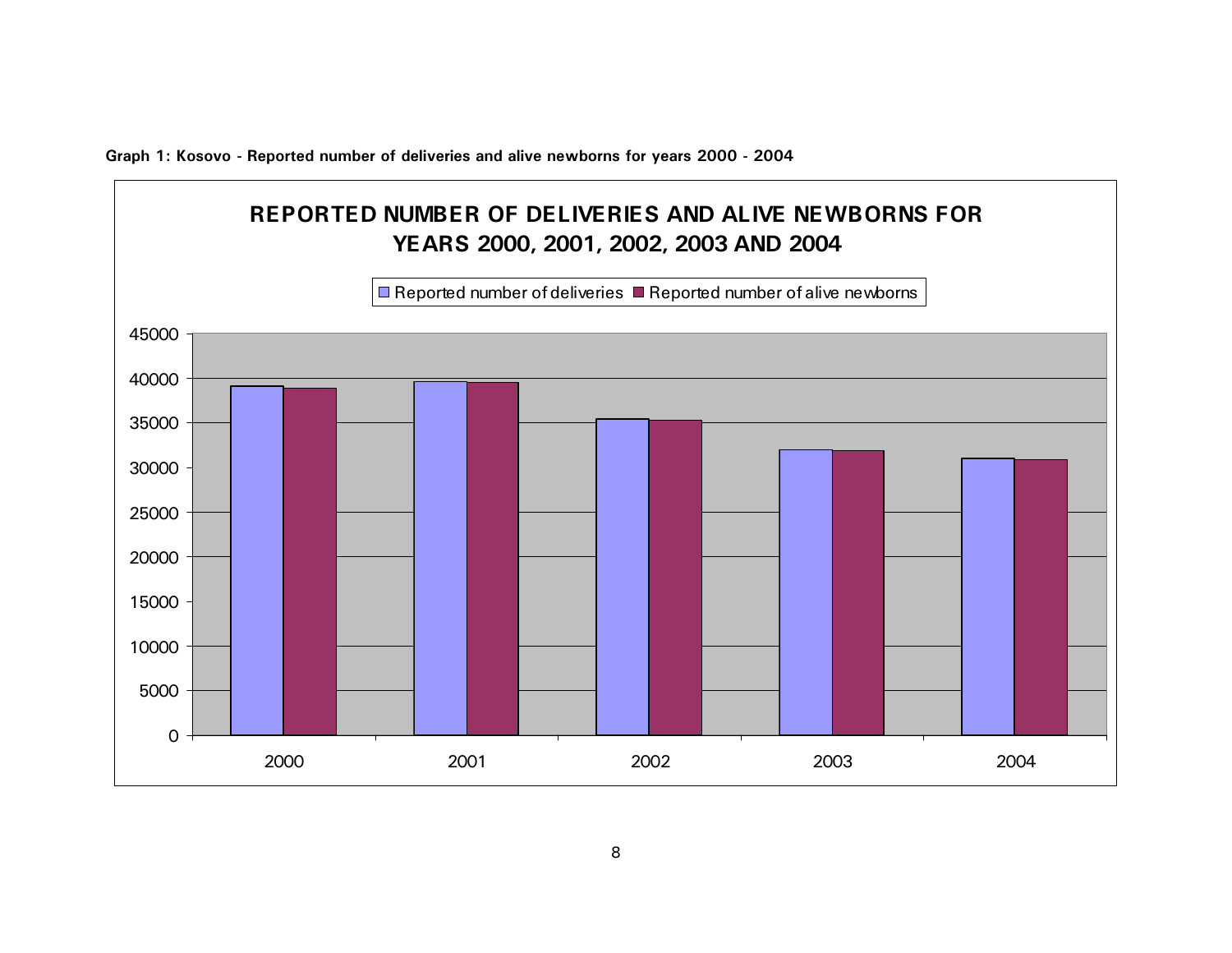#### **Perinatal Mortality Rate for years 2000 – 2004**

Perinatal mortality records deaths occurring during late pregnancy (after 22 weeks gestation), at birth and during the first week of life 90 – 6 days). Perinatal mortality rate is one of the indicator of the health care services and situation.

Based on the reported data Perinatal Mortality Rate in Kosovo shows the decline trend from 29.1 in year 2000 except in year 2003 where is noted a insignificant increase and reaching at the 25.68 per 1000 of all births in year 2004.

Although there is a decline trend the current perinatal mortality rate is far from the western European countries requiring further emergent obstetrical and neonatal measures to improve and decrease the perinatal mortality rates.

In Graph 2 are shown the Perinatal mortality rates for year 2000 – 2004.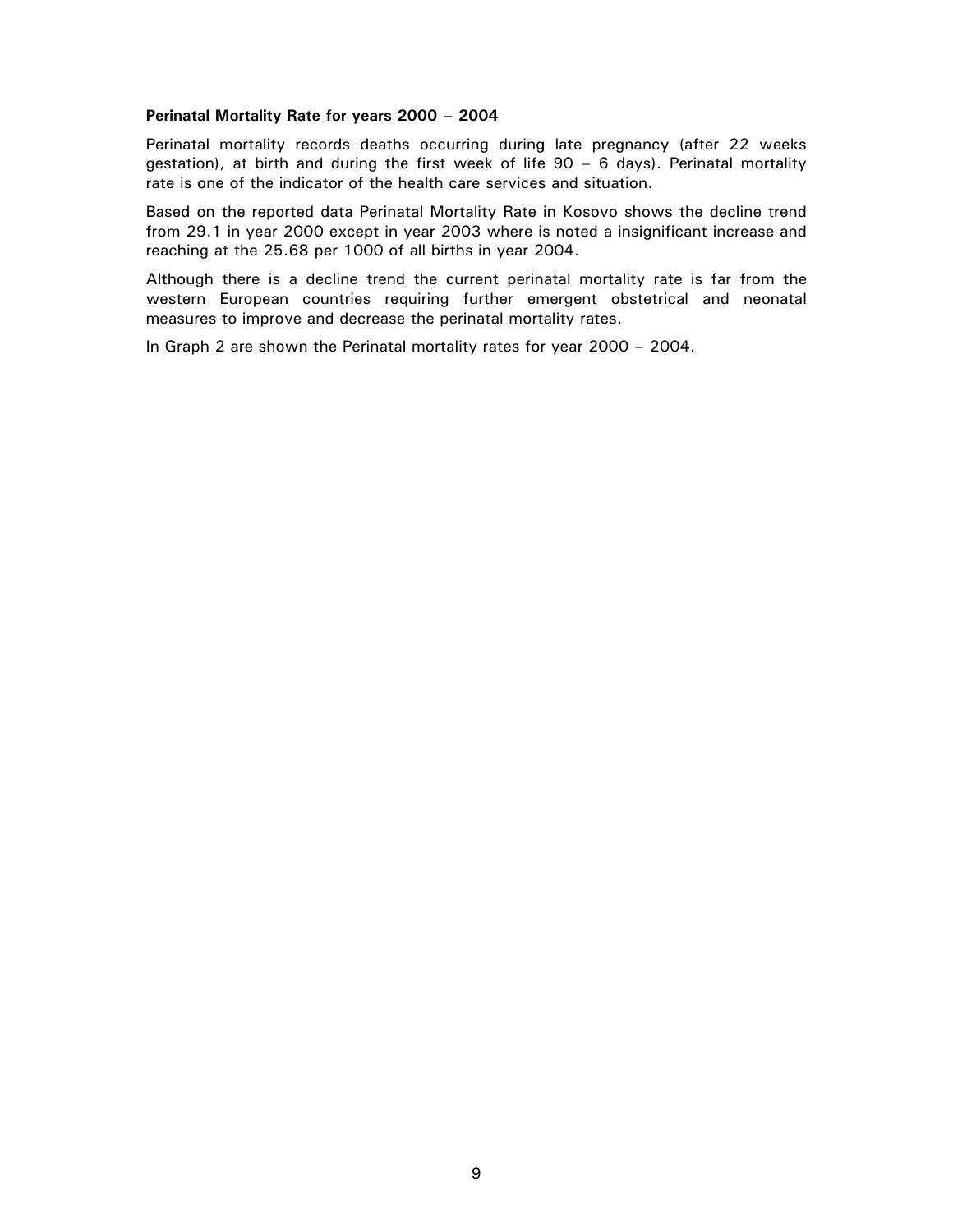

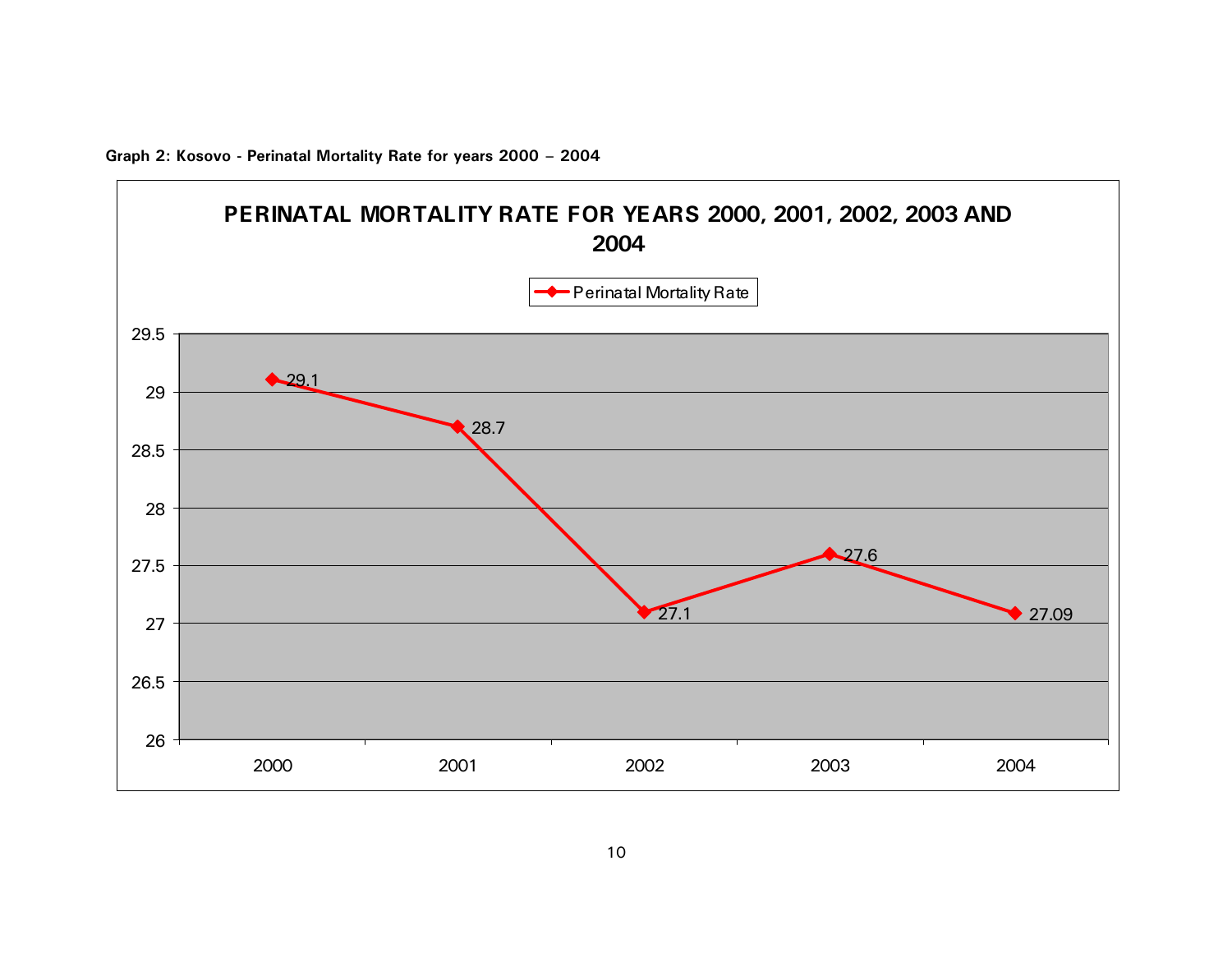

**Graph 3: European Region - Perinatal Mortality Rate for year 2002** 

Adapted from WHO The European Health Report 2002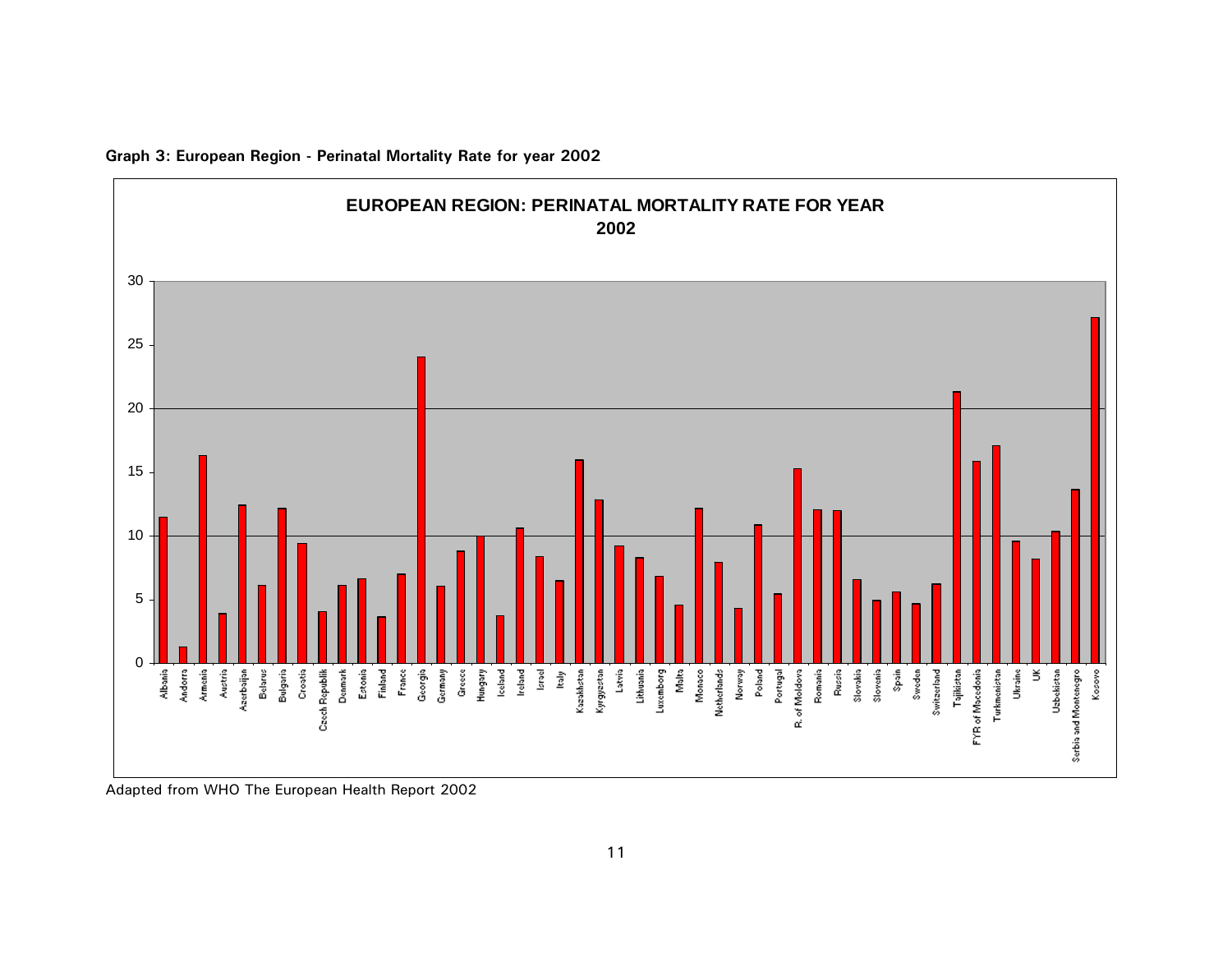#### **Stillbirth Rate for years 2000 – 2004**

One of the indicators interpreting quality of obstetric care is also the stillbirths rate.

Stillbirths rate is characterized by a steady trend. Based on the reported number of stillbirths rate of stillbirth for year 2000 in Kosovo was 14.5, while for year 2004 is 14.4.

Although some surveys show that there is a high antenatal coverage however the quality of antenatal care services is considered poor. In fact this is considered as one of the main causes for steady stillbirths trend.

At this stage due to many issues there are no available disaggregated stillbirths data occurred during the antenatal or delivery period and this needs to be determined further by the specific studies.

In following Graph 4 are shown the stillbirth rates.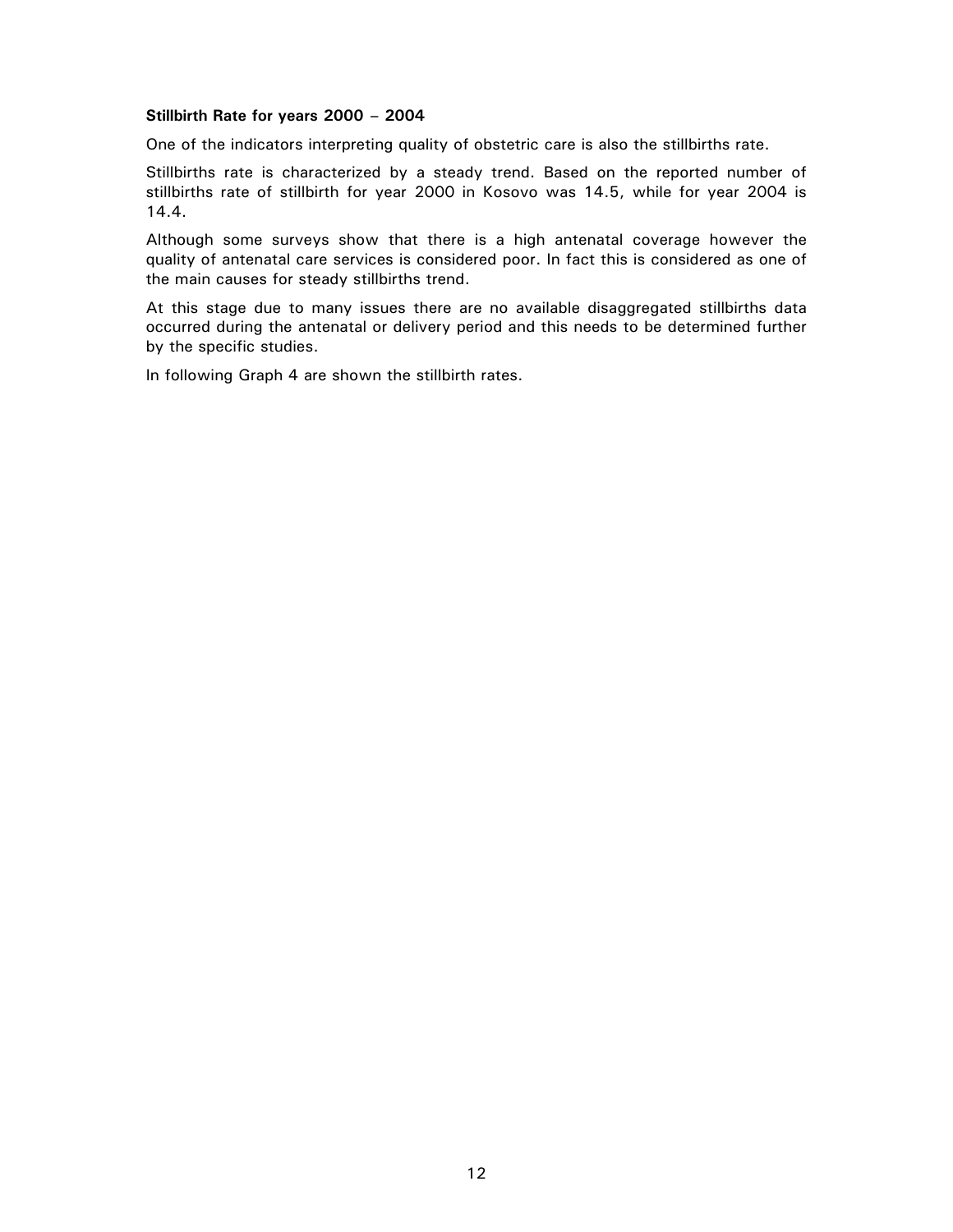

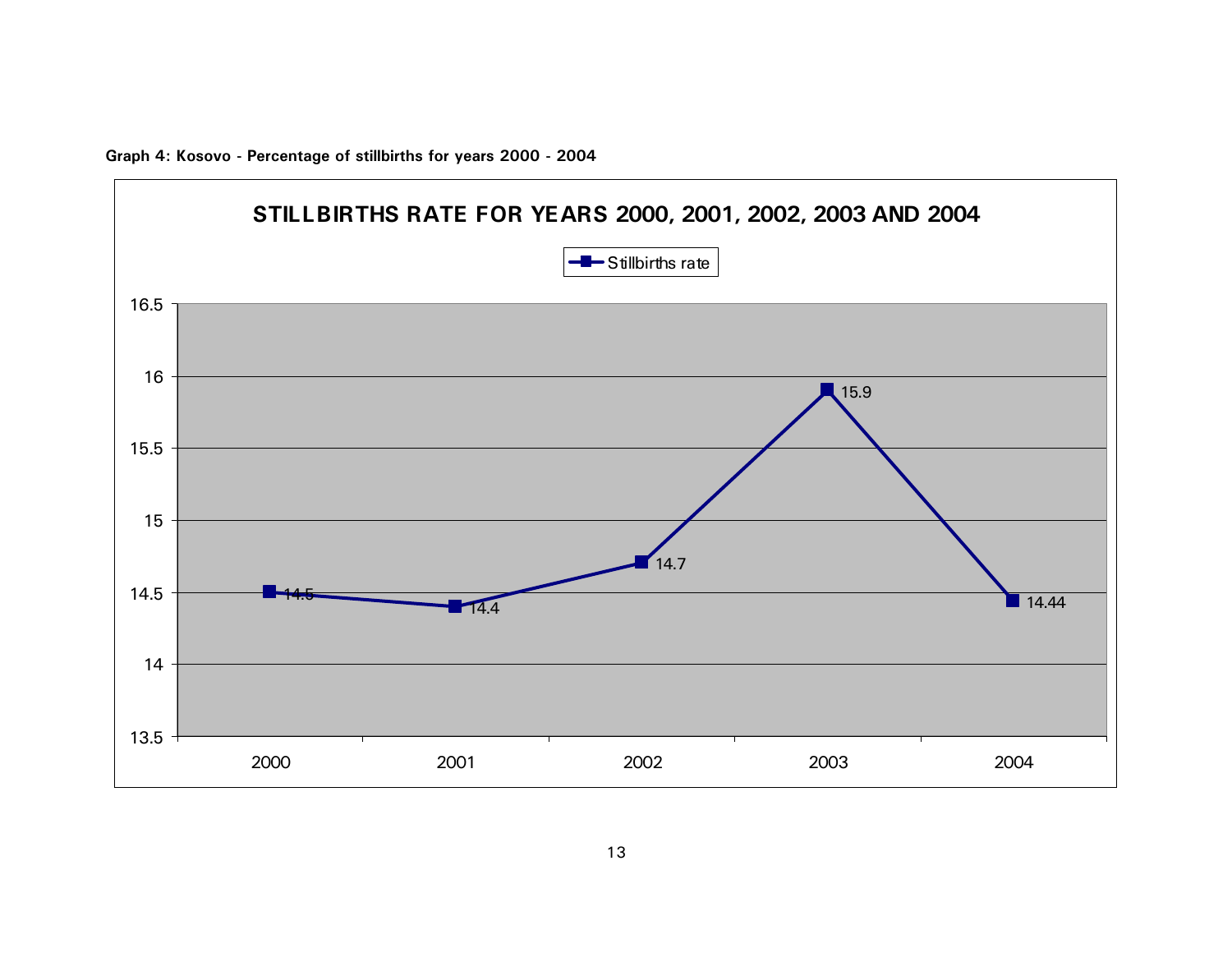#### **Early Neonatal Mortality Rates for years 2000 – 2004**

Another process indicator of the quality of obstetric and neonatal care is the number of early neonatal deaths, which may be related to the quality of prenatal care and/or intrapartum events and the disease condition(s) of the neonates.

Based on the reported number of the early neonatal deaths in year 2004 in Kosovo the early neonatal rates declined comparing it with the previous years. This shows improvements of the neonatal care although trends are very far from western countries and needs further strengthening and comprehensive approach.

Unfortunately due to many issues transport conditions of the newborn babies from the regional maternities particularly from the primary health care are inappropriate. Transport incubators or warm chain is not applied routinely and correctly. The health workers in the neonatal unit II are not able even to measure the temperature of the transferred newborns.

There is a lack of collaboration and networking between maternities of all health care levels. There is no feedback and monitoring of the refered newborn from lower to higher level and versa.

In order to have reliable PMR the data collection forms were designed to track refereed newborn babies and early neonatal deaths. From Neonatal Unit of Pediatric Medical Clinical Center in Prishtina were collected reported number of refereed newborn babies by all maternities and reported number of early neonatal deaths. In addition were collected self-referal from homes and registered deaths in total number of early neonatal deaths. In cases when the death of refered newborn from any maternity occurred the deaths was attributed to the refered maternity.

Improvements in the early neonatal deaths are noted and reflected in the main causes of the neonatal deaths respectively in lower percentage of infections and asphyxia. However the immaturity is a major newborn death cause and congenital anomalies. This need to be addressed further with increasing skills of the health workers, adequate equipment, routine use of corticosteroids and qualitative antenatal screening.

#### **Maternal Mortality Ratio**

Maternal mortality data in Kosovo are scarce and unreliable. In Kosovo, there is no comprehensive vital registration available precluding the conventional approach of counting maternal deaths to monitor trends in mortality.

Since year 2000 in total are reported 24 maternal deaths. In year 2000 are reported 9 maternal deaths, in year 2001 are reported 5 maternal deaths, in year 2003 none, in year 2003 reported 7 deaths and in year 2004 are reported 3 maternal deaths. However this numbers are not reliable since the maternal deaths are reported only from maternities and birth centres.

Regarding the antenatal care based on the available information it can be concluded that access to health facilities and professional assistance in the area of maternal health is almost universal, while the quality of care is poor*.* According to "Micronutrient Status Survey" findings show that 95% of women have access to antenatal care services. The frequency of antenatal care visits varies. Based on this survey only 25% of women had more than three ANC visits, which are conceived as optimal number of ANC visits during pregnancy.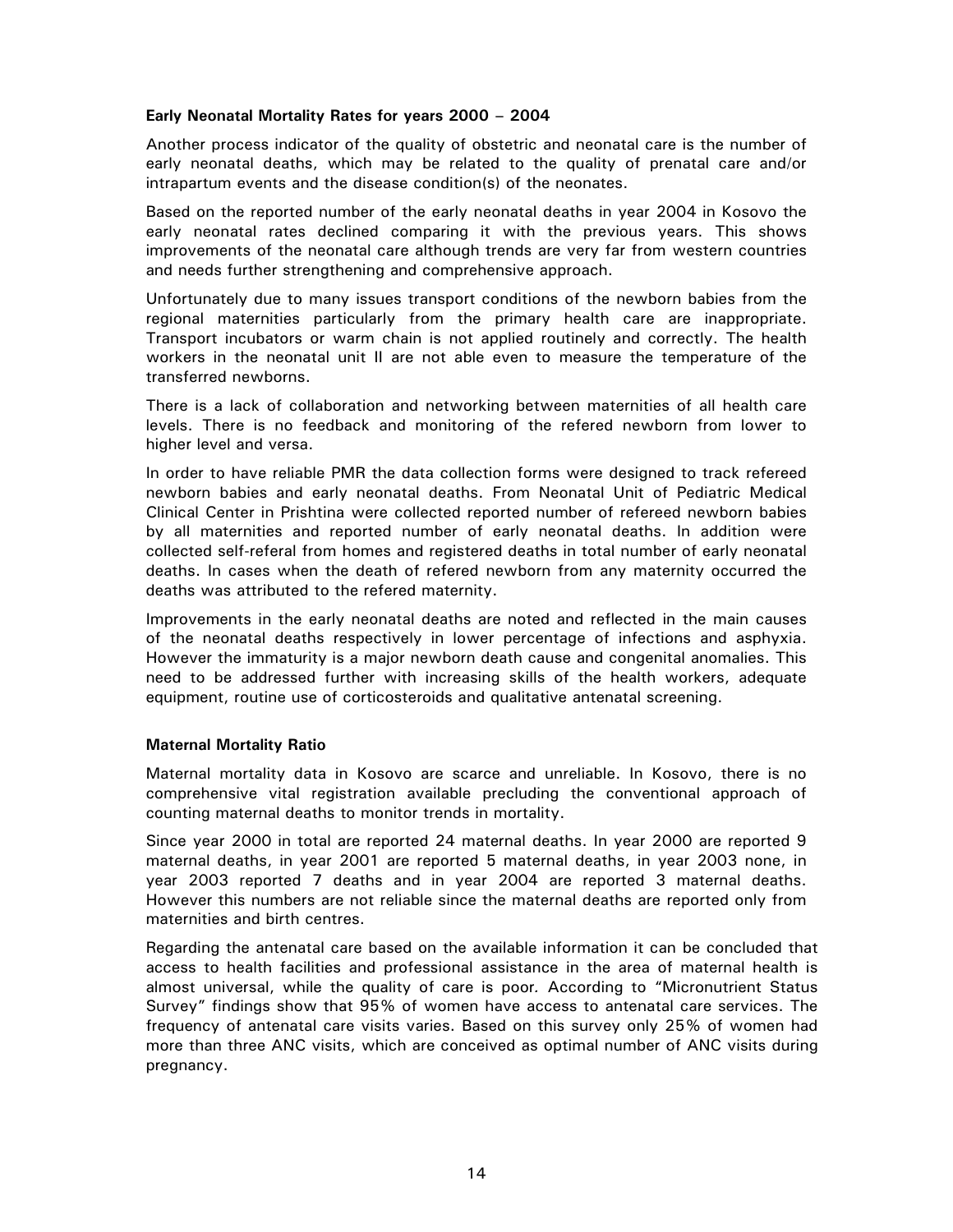

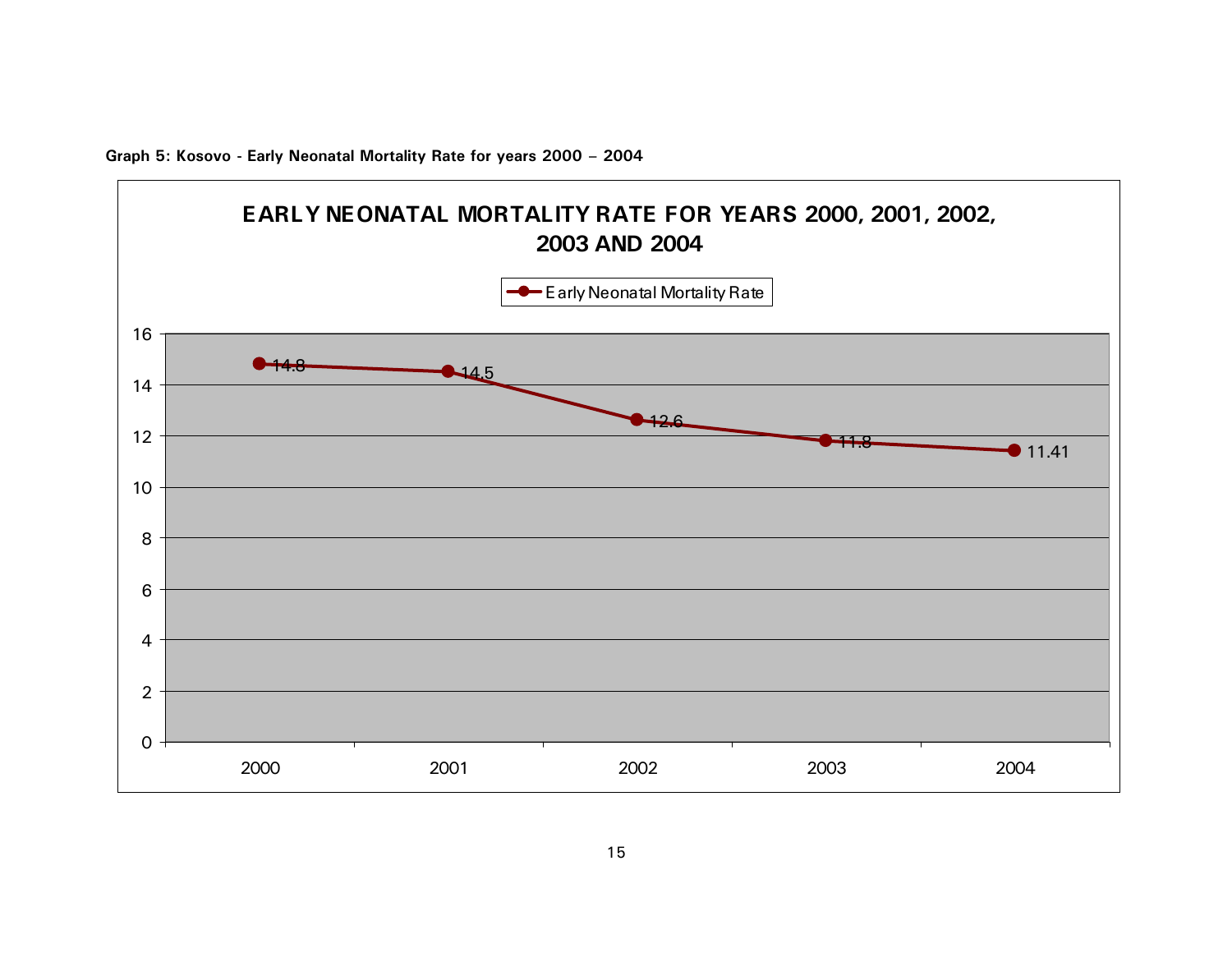**Graph 6: Kosovo - Main Causes of Early Neonatal Deaths for year 2004** 

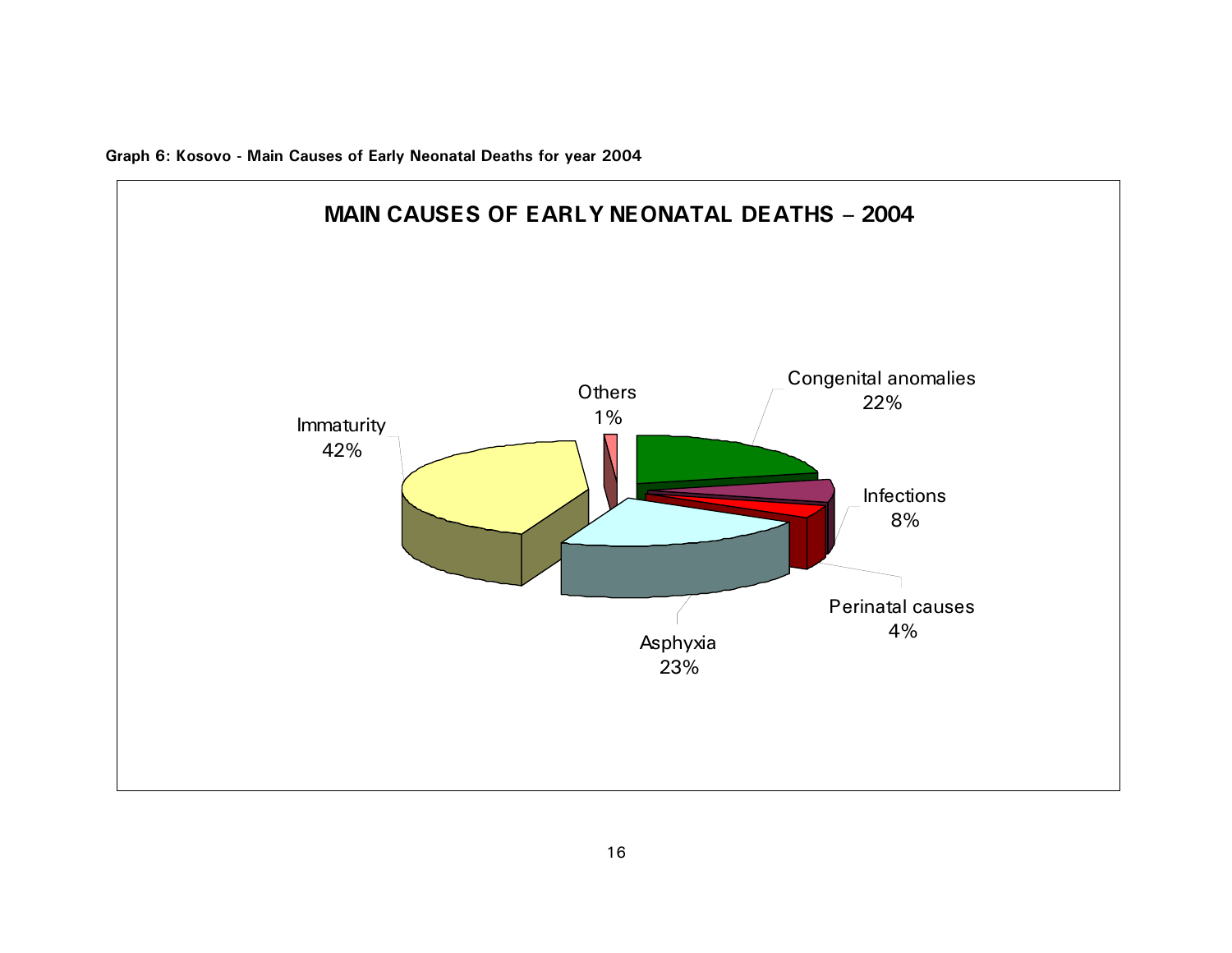**Graph 6: Kosovo - Main Causes of Early Neonatal Deaths for year 2003** 

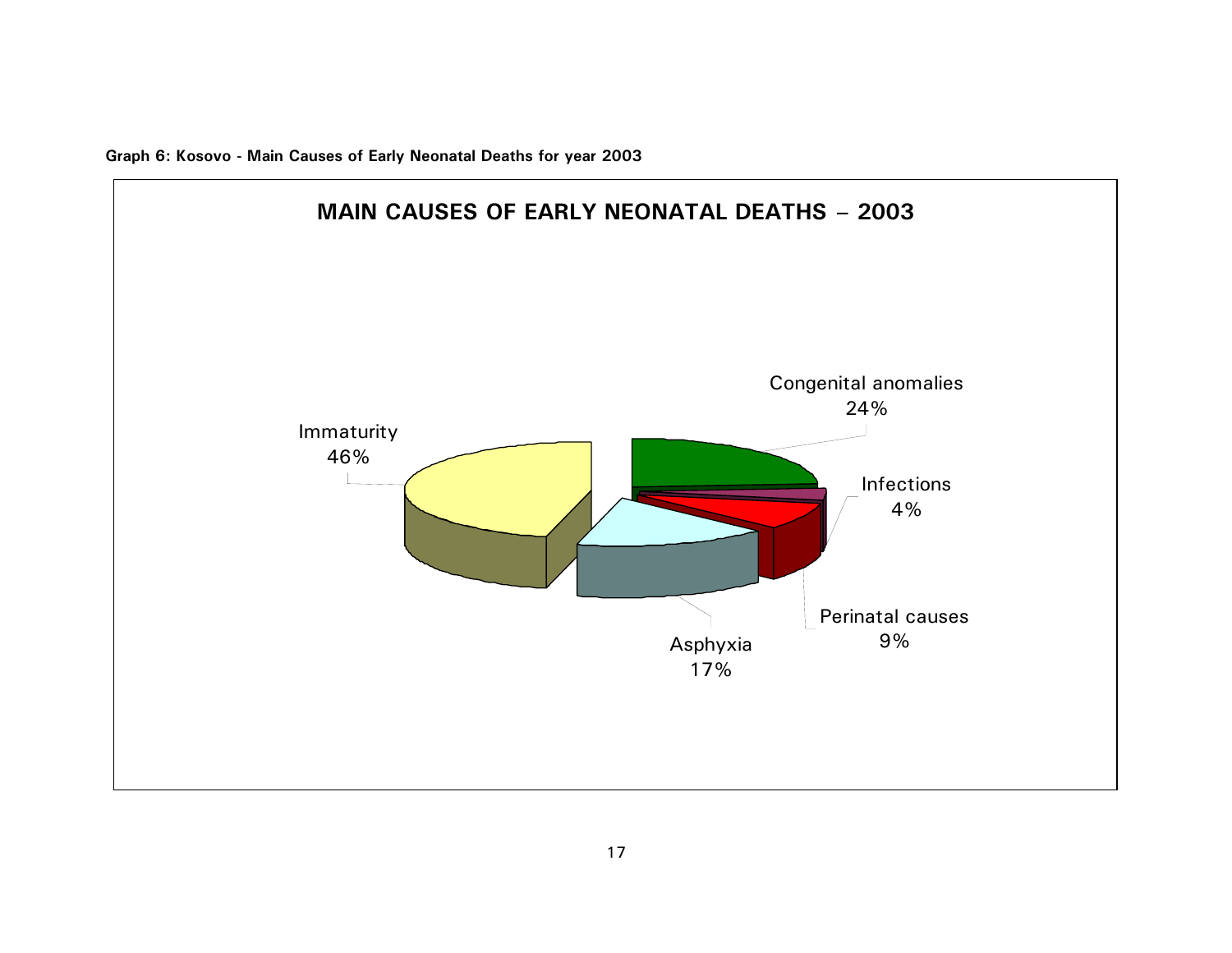**Graph 6: Kosovo - Perinatal Mortality Rate, Stillbirths Rate and Early Neonatal Mortality Rate for years 2000 - 2004** 

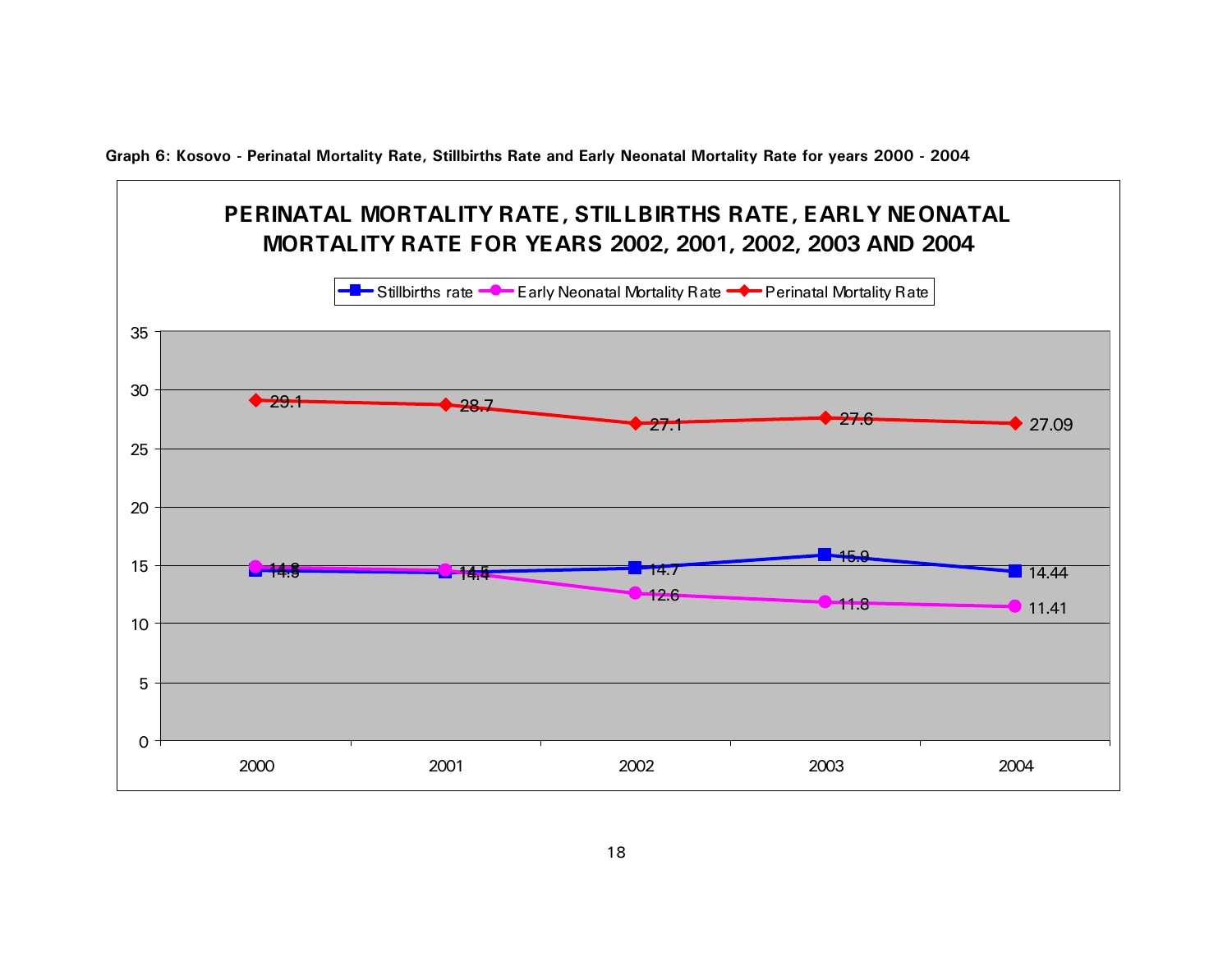#### **Recommendations**

The main recommendations are the following:

- 1. To allocate financial resources from the Ministry of Health to support Mother and Child Health Office and position of the Mother and Child Health Officer.
- 2. To ensure implementation of the Strategy for Reproductive Health.
- 3. To endorse and ensure implementation of the Reproductive Health Law.
- 4. To ensure access and quality health care services for mothers and children at all levels of health care services.
- 5. To define reasons of low attendance of antenatal care and increase attendance and quality of the antenatal care focusing in Roma/Ashkalia/Egyptian community.
- 6. To enhance co-ordination and collaboration between central and local health government authorities, government, non-government organizations and other professional association in order to achieve the specific objectives in the implementation of the different programs.
- 7. To endorse official administrative circular for routinely use of protocols for mother and child health care and for pregnancy and child health booklet.
- 8. To allocate funds for distribution and further printing of the Pregnancy and Child Health Booklets.
- 9. To ensure adequate nutrition of pregnant, breast-feeding women and children.
- 10. To increase efforts and certify in short-term period all the maternities as Baby Friendly Hospitals and implement the International Code of marketing of the breastmilk substitutes.
- 11. To provide and ensure continues development education and increasing the capacities and skills of the health workers on Promoting Effective Perinatal Care, Integrated Management of Pregnancy and Childbirth, ALARM and other training packages.
- 12. To review and update the Medical Faculty curriculum regarding the mother and child health care based on evidence based medicine.
- 13. To assess and adequately distribute the health workers in maternities of all health care levels.
- 14. To fully implement and monitor application of standardized Essential Obstetric Care (EOC) and Essential Newborn Care and Breastfeeding (ENC and BF) practices.
- 15. To increase awareness and knowledge of the families and society in the issues of healthy life style, reproductive health protection, safe maternity, prevention of sicknesses among the children.
- 16. To strength education of the pregnant women at the education and information center within the maternity wards together with companionship.
- 17. To assess and supply with relevant and necessary equipment and disposable items the maternities and neonatal units at all levels.
- 18. To institutionalize and continue with the collection and analysis of the perinatal indicators.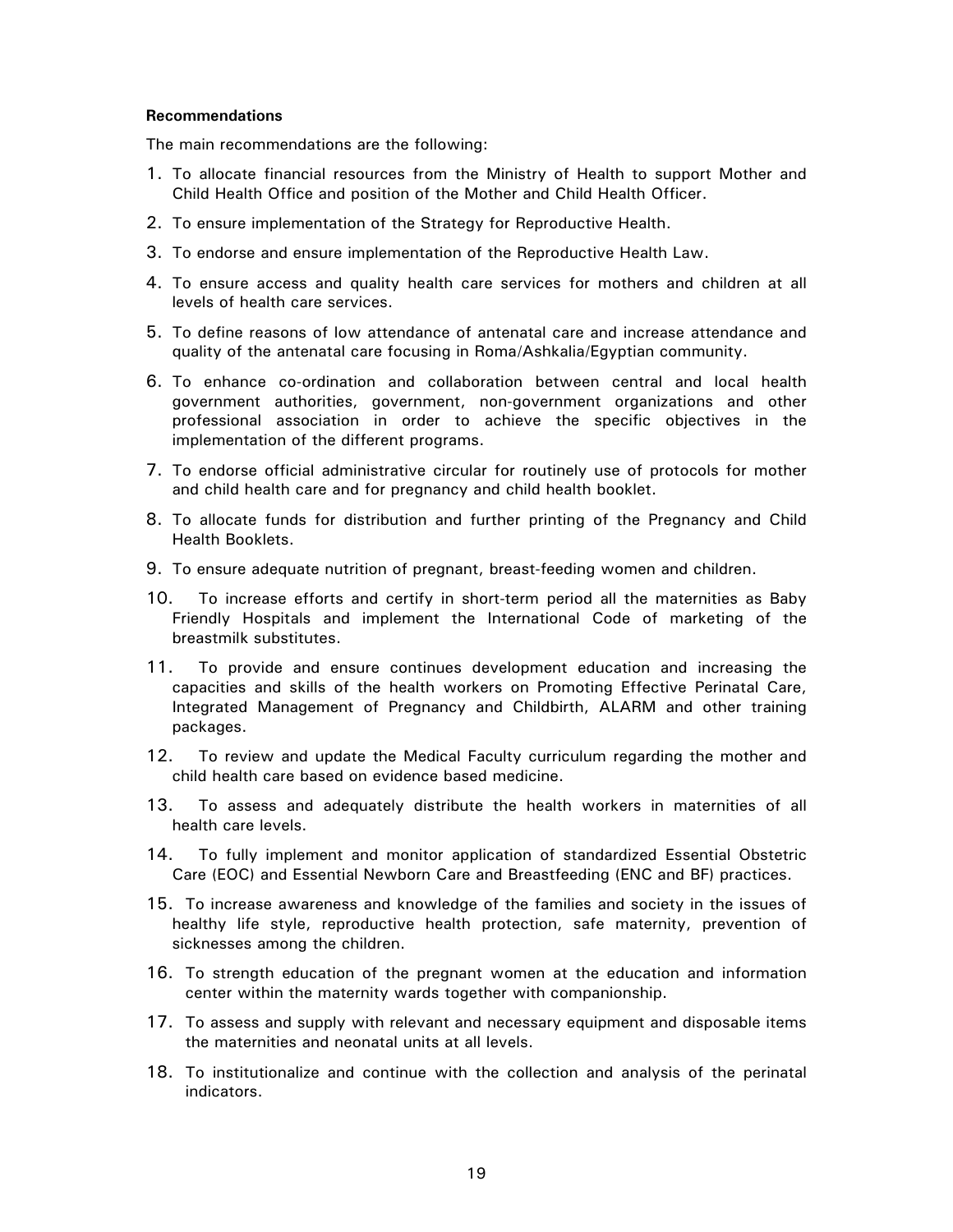- 19. To organize regularly professional meetings to present and discuss issues for mother and child health care.
- 20. To conduct surveys on health care services in private and public health sector, mother and child health vital situation and statistics with focus on RAE community.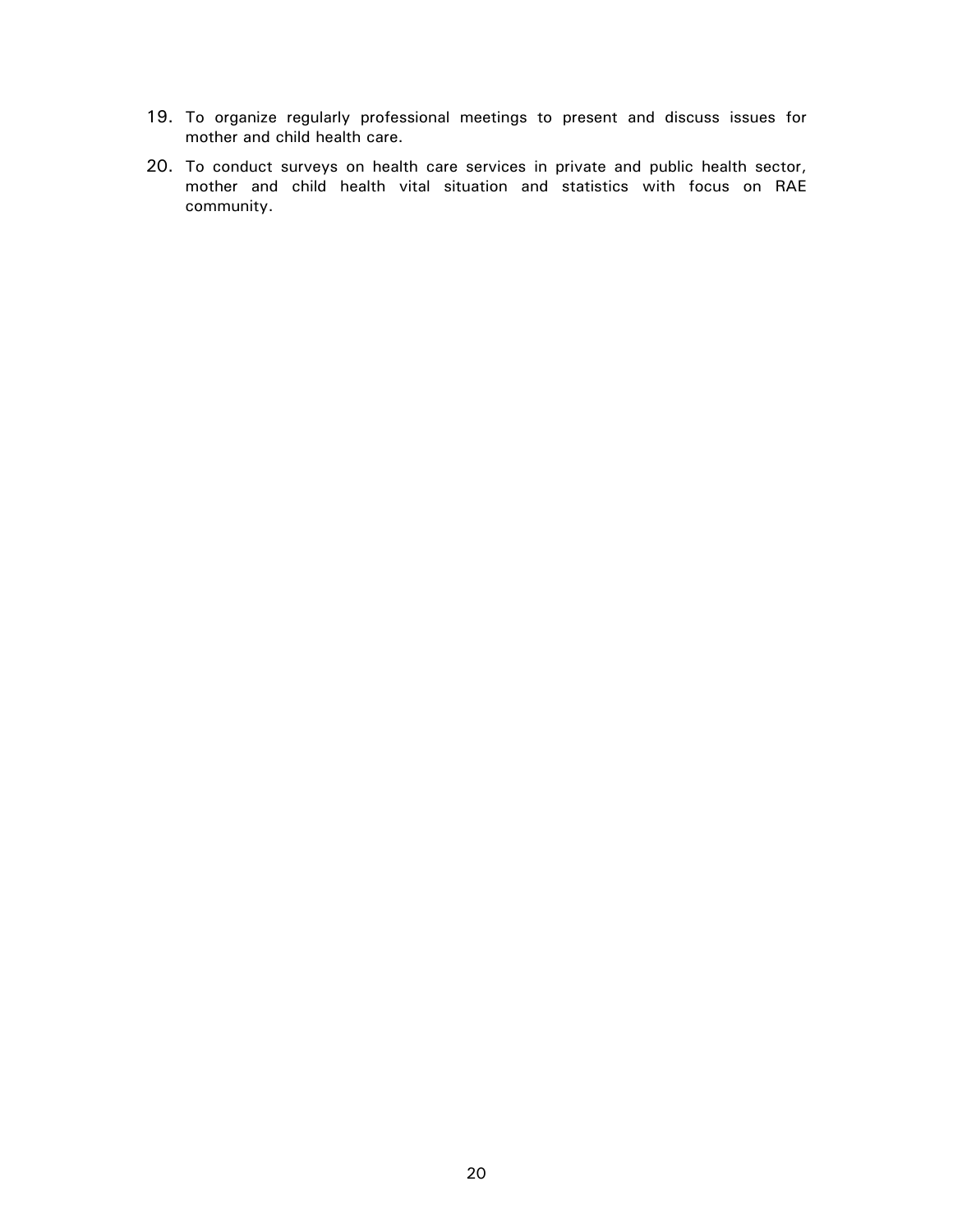| <b>YEAR</b> | Reported<br>normal<br>deliveries | Reported<br>number of number of<br><b>Caesarean</b><br><b>Section</b> | Reported<br>Inumber of<br>linstrument<br>al<br>deliveries | <b>Total</b><br>number of<br>reported<br>deliveries | <b>Total</b><br>Inumber of<br>reported<br>alive<br>newborns | <b>Reported</b><br>number of<br>mother<br>deaths | Maternal<br><b>Mortality</b><br>Ratio (per<br>100,00 | Percentag<br>e of<br>newborn<br>under $\lt$<br>$2.5$ kg | % of<br><b>Section</b> | Reported<br><b>CaesareanInumber of</b><br>stillbirths | Early<br><b>Neonatal</b><br><b>Deaths</b> | Reported<br>Reported Inumber of<br>Early<br>Neonatal<br>Death in<br><b>Prishtina</b> | Perinatal<br><b>Mortality</b><br>Rate (per<br>1000) | Average<br>of<br>deliveries<br>per day |
|-------------|----------------------------------|-----------------------------------------------------------------------|-----------------------------------------------------------|-----------------------------------------------------|-------------------------------------------------------------|--------------------------------------------------|------------------------------------------------------|---------------------------------------------------------|------------------------|-------------------------------------------------------|-------------------------------------------|--------------------------------------------------------------------------------------|-----------------------------------------------------|----------------------------------------|
| 2000        | 34487                            | 2931                                                                  | 713                                                       | 39091                                               | 38907                                                       | 9                                                | 23                                                   | 5.8                                                     | 7.5                    | 572                                                   | 577                                       |                                                                                      | 29.1                                                | 106.8                                  |
| 2001        | 34133                            | 3591                                                                  | 784                                                       | 39578                                               | 39506                                                       | 5                                                | 12.6                                                 | 6.1                                                     | 9.1                    | 579                                                   | 412                                       | 162                                                                                  | 28.76                                               | 108.43                                 |
| 2002        | 30057                            | 3656                                                                  | 769                                                       | 35399                                               | 35271                                                       | $\Omega$                                         | $\bf{0}$                                             | 5.89                                                    | 10.33                  | 527                                                   | 354                                       | 90                                                                                   | 27.12                                               | 96.98                                  |
| 2003        | 26874                            | 3605                                                                  | 653                                                       | 31932                                               | 31815                                                       |                                                  | 21.92                                                | 7.32                                                    | 11.29                  | 517                                                   | 375                                       | 87                                                                                   | 27.59                                               | 87.48                                  |
| 2004        | 25688                            | 3816                                                                  | 642                                                       | 30925                                               | 30852                                                       | $\mathbf{2}$                                     | 6.47                                                 | 6.73                                                    | 12.34                  | 452                                                   | 352                                       | 44                                                                                   | 27.09                                               | 84.73                                  |

## **Annex 1. KOSOVO MATERNITY ACTIVITY, 2000 – 2001 – 2002 – 2003 – 2004**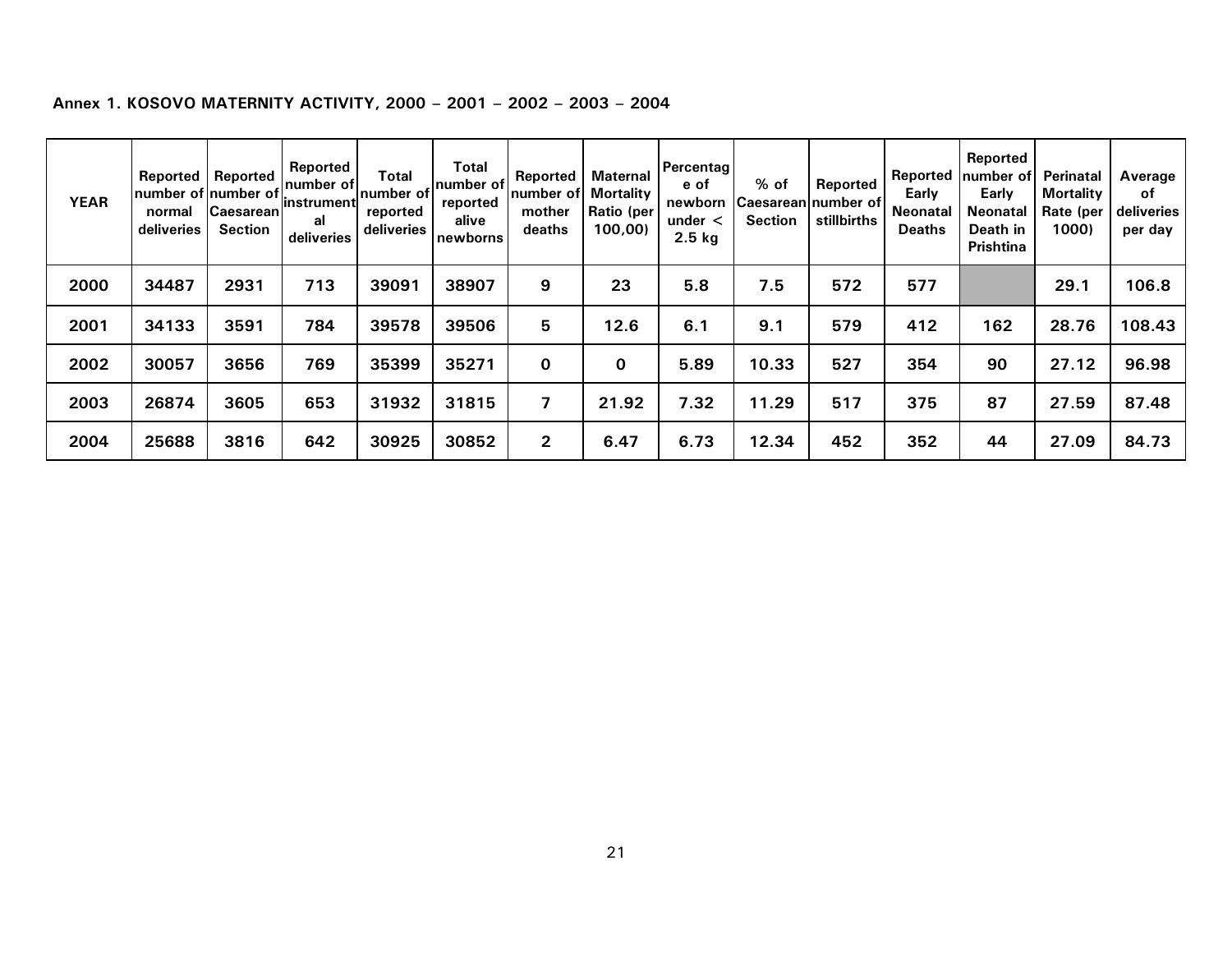| <b>LOCATIONS</b> | <b>Reported</b><br>number of number of<br>normal<br>deliveries | Reported<br><b>Caesarean</b><br><b>Section</b> | Reported<br>number of<br>instrument<br>al<br>deliveries | <b>Total</b><br>number of<br>reported<br>deliveries | <b>Total</b><br>number of<br>reported<br>alive<br>newborns | Reported<br>number of<br>mother<br>deaths | <b>Mortality</b><br>Ratio (per<br>100,000) | <b>Maternal Percentag</b><br>e of<br>newborn<br>$< 2.5$ kg | % of<br>Caesarean number of<br><b>Section</b> | Reported<br>stillbirths | Reported<br><b>Early</b><br><b>Neonatal</b><br><b>Deaths</b> | Reported<br>number of<br>Early<br><b>Neonatal</b><br>Death in<br><b>Prishtina</b> | <b>Perinatal</b><br><b>Mortality</b><br>Rate (per<br>1000) | Average<br><b>of</b><br>deliveries<br>per day |
|------------------|----------------------------------------------------------------|------------------------------------------------|---------------------------------------------------------|-----------------------------------------------------|------------------------------------------------------------|-------------------------------------------|--------------------------------------------|------------------------------------------------------------|-----------------------------------------------|-------------------------|--------------------------------------------------------------|-----------------------------------------------------------------------------------|------------------------------------------------------------|-----------------------------------------------|
| Deçan            | 158                                                            | 0                                              | $\overline{2}$                                          | 160                                                 | 160                                                        | $\mathsf{O}$                              | $\Omega$                                   | 0.00                                                       | 0.00                                          | $\Omega$                | $\Omega$                                                     | $\Omega$                                                                          | 0.00                                                       | 0.44                                          |
| <b>Dragash</b>   | 304                                                            | 0                                              | $\mathsf{O}$                                            | 310                                                 | 309                                                        | 0                                         | $\mathsf{o}$                               | 0.32                                                       | 0.00                                          | $\mathbf{1}$            | 0                                                            | $\mathsf{O}$                                                                      | 0.00                                                       | 0.85                                          |
| Ferizaj          | 2155                                                           | 57                                             | 51                                                      | 2286                                                | 2280                                                       | 0                                         | $\mathsf{O}\xspace$                        | 3.01                                                       | 2.49                                          | 14                      | 7                                                            | 5                                                                                 | 11.33                                                      | 6.26                                          |
| Gjakova          | 1936                                                           | 376                                            | 17                                                      | 2355                                                | 2350                                                       | $\mathsf{O}\xspace$                       | 0                                          | 5.26                                                       | 15.97                                         | 27                      | 10                                                           | 5                                                                                 | 17.67                                                      | 6.45                                          |
| Gjilan           | 2395                                                           | 230                                            | 74                                                      | 2802                                                | 2782                                                       | $\mathbf{1}$                              | 35.69                                      | 7.25                                                       | 8.21                                          | 46                      | 24                                                           | 10                                                                                | 28.29                                                      | 7.68                                          |
| Gllogovc         | 633                                                            | 0                                              | 5                                                       | 648                                                 | 648                                                        | 0                                         | 0                                          | 0.62                                                       | 0                                             |                         | 0                                                            | $\Omega$                                                                          | 1.54                                                       | 1.78                                          |
| Graganica        | $\Omega$                                                       | $\mathsf{O}\xspace$                            | $\mathsf{o}$                                            | 0                                                   | 0                                                          | 0                                         | $\mathsf{o}$                               | $\mathsf{O}$                                               | 0                                             | $\Omega$                | $\mathbf 0$                                                  | $\mathsf{o}$                                                                      | $\mathbf 0$                                                | 0                                             |
| <b>Istok</b>     | 267                                                            | $\mathsf{O}\xspace$                            | $\mathsf{O}$                                            | 273                                                 | 273                                                        | 0                                         | $\mathsf{O}\xspace$                        | 1.10                                                       | 0                                             | $\mathsf{O}$            |                                                              | $\mathsf{o}$                                                                      | 0.00                                                       | 0.75                                          |
| Kamenicë         | 128                                                            | $\mathsf{O}$                                   | $\overline{4}$                                          | 132                                                 | 132                                                        | $\mathsf{O}$                              | $\mathsf{o}$                               | 2.27                                                       | 0                                             | $\mathsf{O}$            | $\Omega$                                                     | $\mathsf{O}$                                                                      | $\mathbf 0$                                                | 0.36                                          |
| <b>Kaqanik</b>   | 28                                                             | 0                                              | $\Omega$                                                | 28                                                  | 28                                                         | 0                                         | $\mathsf{o}$                               | 28.57                                                      | 0                                             | $\Omega$                | 0                                                            | O                                                                                 | 0                                                          | 0.08                                          |
| Lipjan           | 126                                                            | 0                                              | $\mathsf{O}$                                            | 126                                                 | 126                                                        | O                                         | $\mathsf{o}$                               | 0.79                                                       | 0                                             | 0                       | 0                                                            | O                                                                                 | 0                                                          | 0.35                                          |
| Mitrovica N.     | $\mathsf{O}$                                                   | 0                                              | $\mathsf{O}$                                            | 0                                                   | 0                                                          | O                                         | $\mathsf O$                                | 0                                                          | 0                                             | 0                       | 0                                                            | $\mathsf{O}\xspace$                                                               | 0                                                          | O                                             |
| Mitrovicë/FMC    | 713                                                            | $\Omega$                                       | 5                                                       | 720                                                 | 719                                                        | $\mathsf{O}$                              | $\mathsf{O}$                               | 0.83                                                       | $\Omega$                                      | $\overline{2}$          | 0                                                            | 4                                                                                 | 8.32                                                       | 1.97                                          |
| Mitrovicë/MH     | 92                                                             | 40                                             | 11                                                      | 147                                                 | 144                                                        | O                                         | $\mathsf{o}$                               | 7.48                                                       | 7.48                                          | 3                       | 0                                                            | $\Omega$                                                                          | 20.41                                                      | 0.40                                          |
| Pejë             | 2174                                                           | 534                                            | 65                                                      | 2819                                                | 2835                                                       | $\Omega$                                  | 0                                          | 3.68                                                       | 18.94                                         | 21                      | 17                                                           | 9                                                                                 | 16.46                                                      | 7.72                                          |
| Podujevë         | 312                                                            | 0                                              | $\mathsf{O}$                                            | 316                                                 | 315                                                        | $\mathsf{O}$                              | 0                                          | 1.90                                                       | 0                                             | $\mathbf{1}$            | 0                                                            | $\mathbf{1}$                                                                      | 6.33                                                       | 0.87                                          |
| Prishtina        | 8389                                                           | 1972                                           | 298                                                     | 11122                                               | 11055                                                      | $\mathbf{1}$                              | 8.99                                       | 11.38                                                      | 17.73                                         | 304                     | 214                                                          | $\mathbf{1}$                                                                      | 45.69                                                      | 30.47                                         |
| Prizren          | 3566                                                           | 565                                            | 82                                                      | 4290                                                | 4306                                                       | $\mathbf{1}$                              | 23.31                                      | 4.43                                                       | 13.17                                         | 28                      | 31                                                           | 5                                                                                 | 14.77                                                      | 11.75                                         |
| Rahovec          | 457                                                            | 0                                              | $\mathsf{O}$                                            | 457                                                 | 457                                                        | 0                                         | 0                                          | 9.19                                                       | 0                                             | 0                       | 0                                                            | 0                                                                                 | 0                                                          | 1.25                                          |
| Skenderaj        | 661                                                            | $\mathsf O$                                    | $\mathsf{O}$                                            | 661                                                 | 661                                                        | $\mathsf{O}\xspace$                       | $\mathsf O$                                | 3.47                                                       | 0                                             | 1                       | $\mathbf 0$                                                  | $\mathbf{1}$                                                                      | 3.02                                                       | 1.81                                          |
| Suha-Rekë        | 337                                                            | $\Omega$                                       | 3                                                       | 342                                                 | 340                                                        | $\mathsf{O}$                              | $\mathsf{o}$                               | 0.58                                                       | 0                                             | $\overline{2}$          | O                                                            | $\Omega$                                                                          | 5.85                                                       | 0.94                                          |
| Viti             | 60                                                             | O                                              | $\mathsf{O}$                                            | 60                                                  | 60                                                         | 0                                         | $\mathsf{o}$                               | 3.33                                                       | 0                                             | O                       | 0                                                            | 0                                                                                 | 0                                                          | 0.16                                          |
| Vushtrri         | 797                                                            | 42                                             | 25                                                      | 871                                                 | 872                                                        | 0                                         | 0                                          | 0.57                                                       | 4.82                                          | $\overline{1}$          | 4                                                            | $\mathbf{1}$                                                                      | 6.87                                                       | 2.39                                          |
| <b>TOTAL</b>     | 25688                                                          | 3816                                           | 642                                                     | 30925                                               | 30852                                                      | 3                                         | 9.70                                       | 6.73                                                       | 12.34                                         | 452                     | 308                                                          | 44                                                                                | 27.09                                                      | 84.73                                         |

# **Annex 2. KOSOVO MATERNITY ACTIVITY, JANUARY – DECEMBER 2004**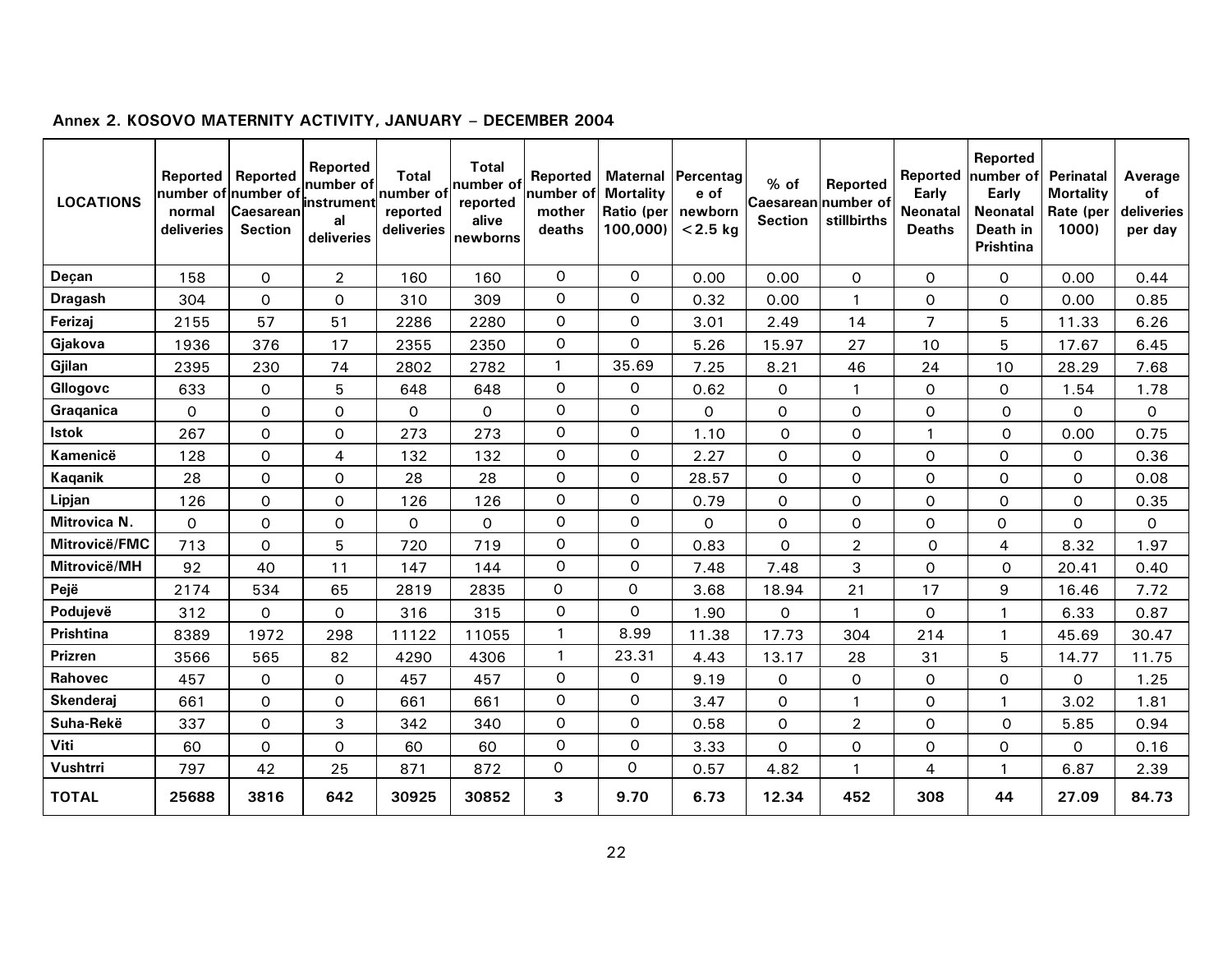#### **References**

- 1. Health Policy for Kosovo. Department of Health and Social Welfare. Pristina, February 2001.
- 2. World Health Organization Promoting Effective Perinatal Care (PEPC) in the European Region, 2000.
- 3. World Health Organization and UNICEF, Promoting Effective Perinatal Care in Kosovo, Evaluation Report 2000-2001, Prepared by Drs. Skender Syla and Agron Gashi, March 2002.
- 4. World Health Organization, Mother and Child Health Unit's Kosovo, Summary Natality Data for 2000.
- 5. The Demographic, Social, Economic and Reproductive Health Situation in Kosovo After the Conflict in 1999. UNFPA, Office of Statistics for Kosovo, and IOM. www.reliefweb.int/hcic/updates/rapport ar.pdf, October 2000.
- 6. Programme of Government of Kosovo, Priorities to the Government of Kosovo 2002-2004, June 2002.
- 7. Perinatal Health Care Situation in Kosovo: Past, Present and Future, Report of a Consultancy for UNFPA Mission in Kosovo, Prepared by Dr. Jay Gloeb, April 23 – June 15, 2001.
- 8. Interim Health Policy Guidelines for Kosovo. UN Interim Administration, Department of Health and Social Welfare, Pristina, Kosovo. August 2000.
- 9. Definitions and Indicators, Family Planning, Maternal & Child Health & Reproductive Health, Used in the WHO Regional Office for Europe.
- 10. Definitions and Indicators, Essential Newborn care and Breastfeeding, World Health Organization Regional Office for Europe and UNICEF.
- 11. Kosovo Maternity Activities, monthly reports.
- 12. Micro-nutrient Status Survey in Kosovo, Ministry of Health, UNICEF and Institute for Food and Nutrition – Rome, June 2002.
- 13. Situation Analysis of Women and Children in Kosovo, UNICEF, 2004.
- 14. The European Health Report 2002, WHO.
- 15. Perinatal Situation in Kosovo for year 2003, MoH, Kosovo Mother and Child Health Committee, Kosovo Gynecology and Obstetric Association, Kosovo Pediatric Association, UNICEF Kosovo Office, 2004.
- 16. Demographic, Social and Reproductive Health Situation in Kosovo, Results of a Household Survey, SOK and UNFPA, July 2003.
- 17. Kosovo Poverty Assessment Report, World Bank, 2004.
- 18. Health and Health Care of Kosovo, Ministry of Health, 2004.